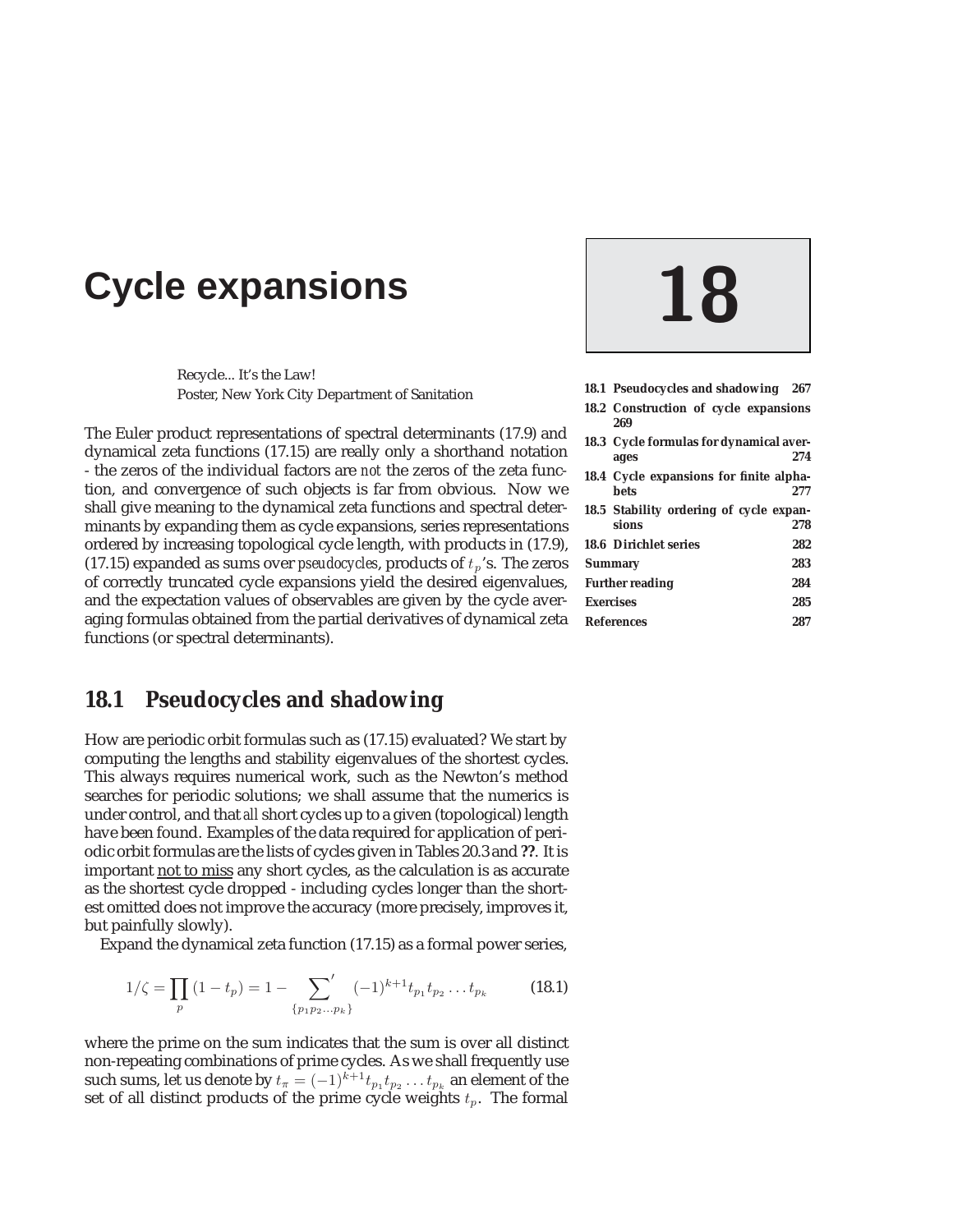power series (18.1) is now compactly written as

$$
1/\zeta = 1 - \sum_{\pi}^{\prime} t_{\pi} \,. \tag{18.2}
$$

For  $k > 1$ ,  $t_{\pi}$  are weights of *pseudocycles*; they are sequences of shorter cycles that shadow a cycle with the symbol sequence  $p_1p_2 \ldots p_k$  along segments  $p_1, p_2, \ldots, p_k$ .  $\sum'$  denotes the restricted sum, for which any given prime cycle  $p$  contributes at most once to a given pseudocycle weight  $t_\pi$ .

The pseudocycle weight, i.e., the product of weights (17.10) of prime cycles comprising the pseudocycle,

$$
t_{\pi} = (-1)^{k+1} \frac{1}{|\Lambda_{\pi}|} e^{\beta A_{\pi} - sT_{\pi}} z^{n_{\pi}}, \qquad (18.3)
$$

depends on the pseudocycle topological length  $n_{\pi}$ , integrated observable  $A_\pi$ , period  $T_\pi$ , and stability  $\Lambda_\pi$ 

$$
n_{\pi} = n_{p_1} + \ldots + n_{p_k}, \qquad T_{\pi} = T_{p_1} + \ldots + T_{p_k}
$$
  
\n
$$
A_{\pi} = A_{p_1} + \ldots + A_{p_k}, \qquad \Lambda_{\pi} = \Lambda_{p_1} \Lambda_{p_2} \cdots \Lambda_{p_k}.
$$
 (18.4)

Throughout this text, the terms "periodic orbit" and "cycle" are used interchangeably; while "periodic orbit" is more precise, "cycle" (which has many other uses in mathematics) is easier on the ear than "pseudoperiodic-orbit." While in Soviet times acronyms were a rage (and in France they remain so), we shy away from acronyms such as UPOs (Unstable Periodic Orbits).

#### **18.1.1 Curvature expansions**

The simplest example is the pseudocycle sum for a system described by a complete binary symbolic dynamics. In this case the Euler product  $(17.15)$  is given by

$$
1/\zeta = (1-t_0)(1-t_1)(1-t_{01})(1-t_{001})(1-t_{011})
$$
\n
$$
(1-t_{0001})(1-t_{0011})(1-t_{0111})(1-t_{00001})(1-t_{00011})
$$
\n
$$
(1-t_{00101})(1-t_{00111})(1-t_{01011})(1-t_{01111})\dots
$$

(see Table 10.1), and the first few terms of the expansion (18.2) ordered by increasing total pseudocycle length are:

$$
1/\zeta = 1 - t_0 - t_1 - t_{01} - t_{001} - t_{001} - t_{0001} - t_{0011} - t_{0111} - \dots
$$
  
+
$$
t_0t_1 + t_0t_{01} + t_{01}t_1 + t_0t_{001} + t_0t_{011} + t_{001}t_1 + t_{011}t_1
$$
  
-
$$
t_0t_{01}t_1 - \dots
$$
 (18.6)

We refer to such series representation of a dynamical zeta function or a spectral determinant, expanded as a sum over pseudocycles, and ordered by increasing cycle length and instability, as a *cycle expansion*.

recycle - 30aug2006 ChaosBook.org version11.9.2, Aug 21 2007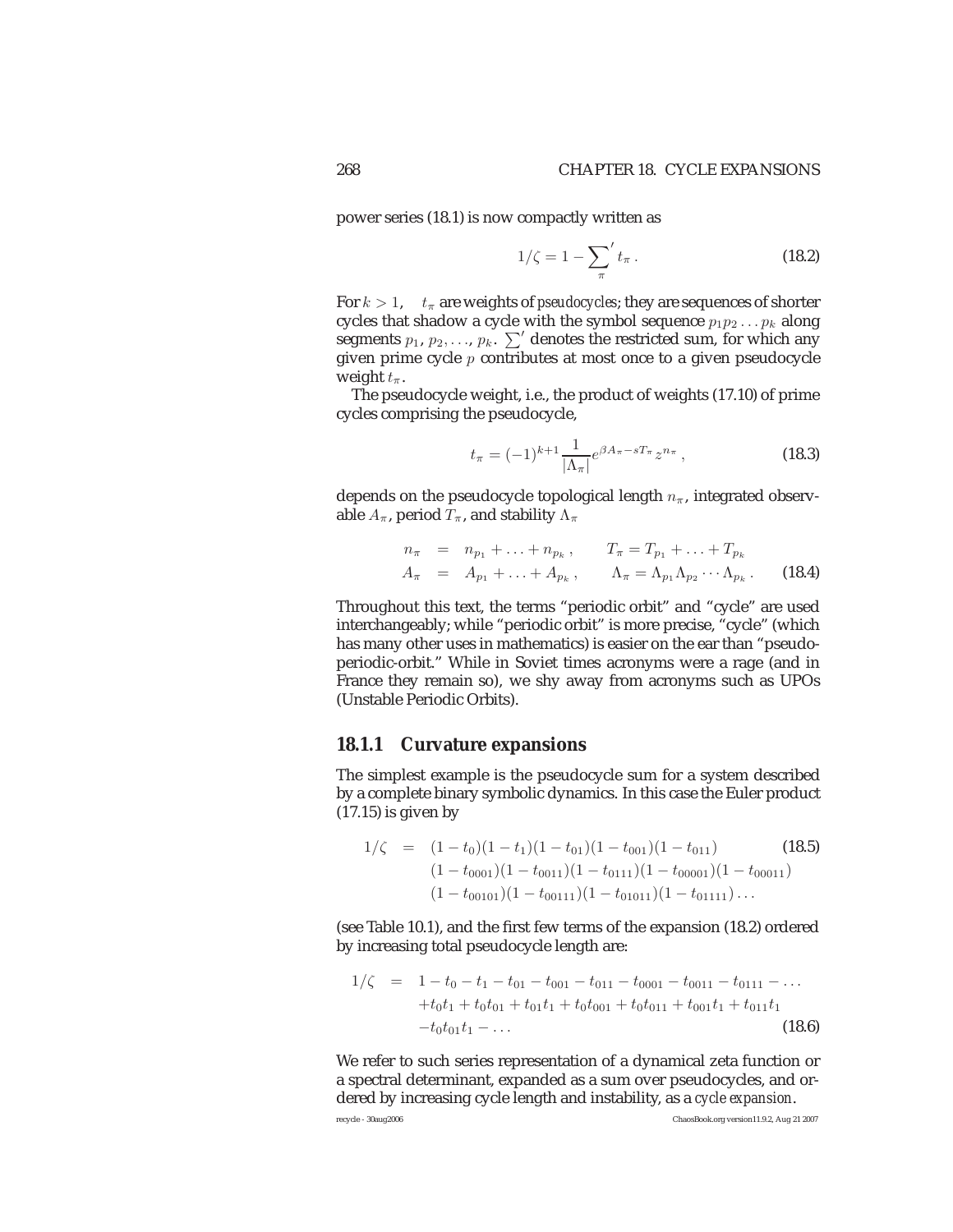#### 18.2. CONSTRUCTION OF CYCLE EXPANSIONS 269

The next step is the key step: regroup the terms into the dominant *fundamental* contributions  $t_f$  and the decreasing *curvature* corrections  $\hat{c}_n$ , each  $\hat{c}_n$  split into prime cycles p of length  $n_p=n$  grouped together with pseudocycles whose full itineraries build up the itinerary of  $p$ . For the binary case this regrouping is given by

$$
1/\zeta = 1 - t_0 - t_1 - [(t_{01} - t_1 t_0)] - [(t_{001} - t_{01} t_0) + (t_{011} - t_{01} t_1)]
$$
  
-([t\_{0001} - t\_0 t\_{001}) + (t\_{0111} - t\_{011} t\_1)  
+(t\_{0011} - t\_{001} t\_1 - t\_0 t\_{011} + t\_0 t\_{01} t\_1)] - ...  
= 1 - \sum\_f t\_f - \sum\_n \hat{c}\_n . \t\t(18.7)

All terms in this expansion up to length  $n_p = 6$  are given in Table 18.1. We refer to such regrouped series as *curvature expansions*. .

Such separation into "fundamental" and "curvature" parts of cycle expansions is possible *only* for dynamical systems whose symbolic dynamics has finite grammar. The fundamental cycles  $t_0$ ,  $t_1$  have no shorter approximants; they are the "building blocks" of the dynamics in the sense that all longer orbits can be approximately pieced together from them. The fundamental part of a cycle expansion is given by the sum of the products of all non-intersecting loops of the associated Markov graph. The terms grouped in brackets are the curva-  $\Rightarrow$  Section 13.3 ture corrections; the terms grouped in parenthesis are combinations of  $\Rightarrow$  Section 18.4  $\Rightarrow$  Section 18.4 longer cycles and corresponding sequences of "shadowing" pseudocycles. If all orbits are weighted equally  $(t_p = z^{n_p})$ , such combinations cancel exactly, and the dynamical zeta function reduces to the topological polynomial (13.21). If the flow is continuous and smooth, orbits of similar symbolic dynamics will traverse the same neighborhoods and will have similar weights, and the weights in such combinations will almost cancel. The utility of cycle expansions of dynamical zeta functions and spectral determinants, lies precisely in this organization into nearly canceling combinations: cycle expansions are dominated by short cycles, with long cycles giving exponentially decaying corrections.

In the case where we know of no finite grammar symbolic dynamics that would help us organize the cycles, the best thing to use is a *stability cutoff* which we shall discuss in Section 18.5. The idea is to truncate the cycle expansion by including only the pseudocycles such that  $|\Lambda_{p_1} \cdots \Lambda_{p_k}| \leq \Lambda_{\text{max}}$ , with the cutoff  $\Lambda_{\text{max}}$  equal to or greater than the most unstable  $\Lambda_p$  in the data set.

### **18.2 Construction of cycle expansions**

#### **18.2.1 Evaluation of dynamical zeta functions**

Cycle expansions of dynamical zeta functions are evaluated numerically by first computing the weights  $t_p = t_p(\beta, s)$  of all prime cycles p of topological length  $n_p \leq N$  for given fixed  $\beta$  and s. Denote by subscript  $(i)$  the *i*th prime cycle computed, ordered by the topological ChaosBook.org version11.9.2, Aug 21 2007 recycle - 30aug2006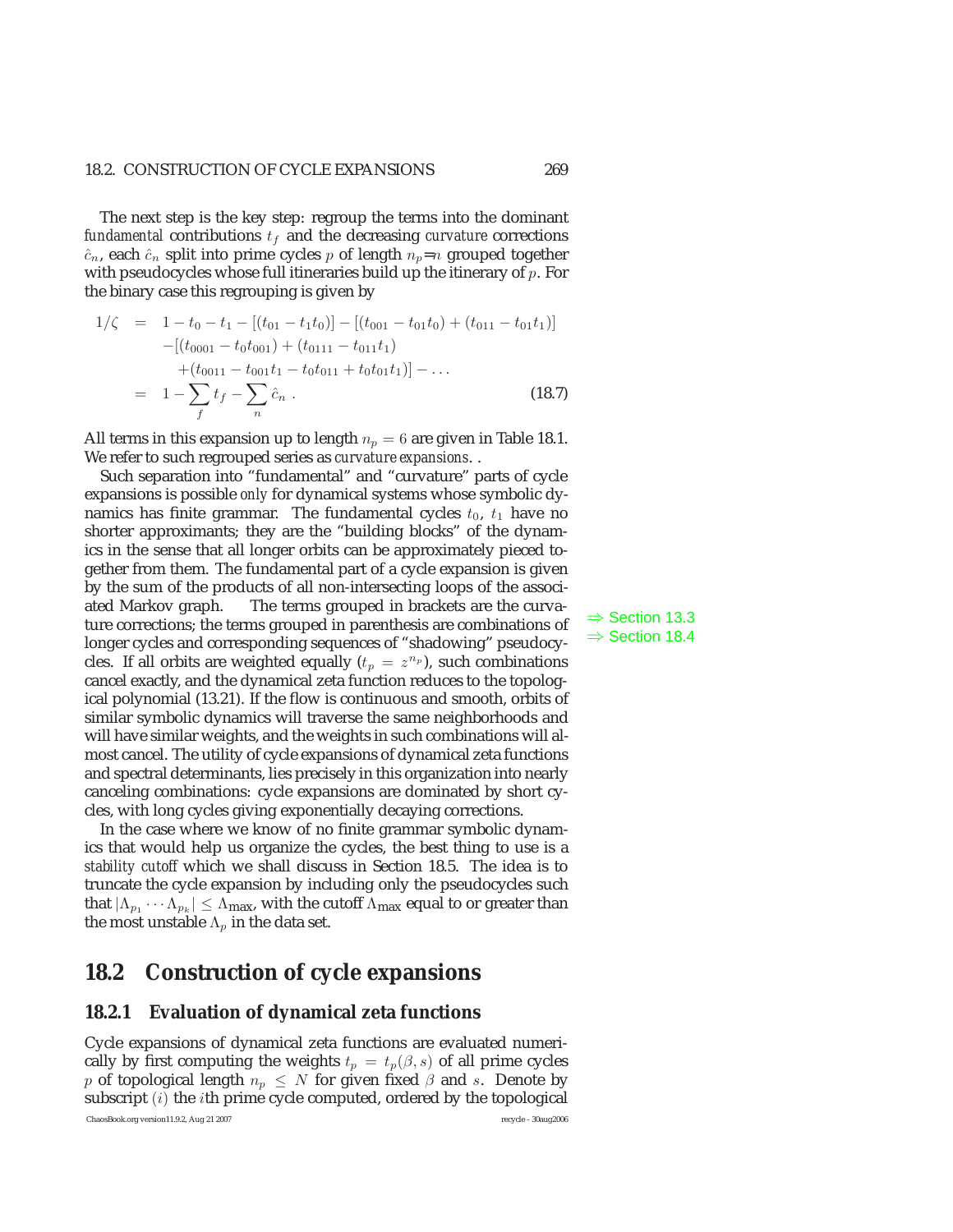| $-t_0$<br>$-t_1$                                                                                                                     |                                                                                                                                                                                      |                                                                                                                                                   |                                                                                                                                                                            |
|--------------------------------------------------------------------------------------------------------------------------------------|--------------------------------------------------------------------------------------------------------------------------------------------------------------------------------------|---------------------------------------------------------------------------------------------------------------------------------------------------|----------------------------------------------------------------------------------------------------------------------------------------------------------------------------|
| $- t_{10}$                                                                                                                           | $+ t_1 t_0$                                                                                                                                                                          |                                                                                                                                                   |                                                                                                                                                                            |
| $-t_{100}$<br>$- t_{101}$                                                                                                            | $+ t_{10}t_{0}$<br>$+ t_{10}t_1$                                                                                                                                                     |                                                                                                                                                   |                                                                                                                                                                            |
| $-t_{1000}$<br>$- t_{1001}$<br>$-t_{1011}$                                                                                           | $+ t_{100}t_0$<br>$+ t_{100}t_1$<br>$+ t_{101}t_1$                                                                                                                                   | $+ t_{101} t_0$                                                                                                                                   | $- t_1 t_{10} t_0$                                                                                                                                                         |
| $- t_{10000}$<br>$-t_{10001}$<br>$-t_{10010}$<br>$-t_{10101}$<br>$-t_{10011}$<br>$-t_{10111}$                                        | $+ t_{1000}t_0$<br>$+ t_{1001} t_0$<br>$+ t_{100}t_{10}$<br>$+ t_{101}t_{10}$<br>$+ t_{1011} t_0$<br>$+ t_{1011}t_1$                                                                 | $+ t_{1000}t_1$<br>$+ t_{1001}t_1$                                                                                                                | $-t_0t_{100}t_1$<br>$-t_0t_{101}t_1$                                                                                                                                       |
| $-t_{100000}$<br>$-t_{100001}$<br>$-t_{100010}$<br>$-t_{100011}$<br>$-t_{100101}$<br>$-t_{101110}$<br>$-t_{100111}$<br>$-t_{101111}$ | $+ t_{10000} t_0$<br>$+ t_{10001} t_0$<br>$+ t_{10010} t_0$<br>$+ t_{10011}t_0$<br>$- t_{100110}$<br>$+ t_{10} t_{1001}$<br>$+ t_{10110}t_1$<br>$+ t_{10011}t_1$<br>$+ t_{10111}t_1$ | $+ t_{10000}t_1$<br>$+ t_{1000}t_{10}$<br>$+ t_{10001}t_1$<br>$+ t_{10010}t_1$<br>$+ t_{100} t_{101}$<br>$+ t_{1011} t_{10}$<br>$+ t_{10111} t_0$ | $-t_0t_{1000}t_1$<br>$-t_0t_{100}t_{10}$<br>$-t_0t_{1001}t_1$<br>$+ t_{10110} t_0$<br>$-t_0t_{10}t_{101}$ - $t_1t_{10}t_{100}$<br>$-t_1t_{101}t_{10}$<br>$-t_0t_{1011}t_1$ |

**Table 18.1** The binary curvature expansion (18.7) up to length 6, listed in such way that the sum of terms along the pth horizontal line is the curvature  $\hat{c}_p$ associated with a prime cycle  $p$ , or a combination of prime cycles such as the  $t_{100101} + t_{100110}$  pair.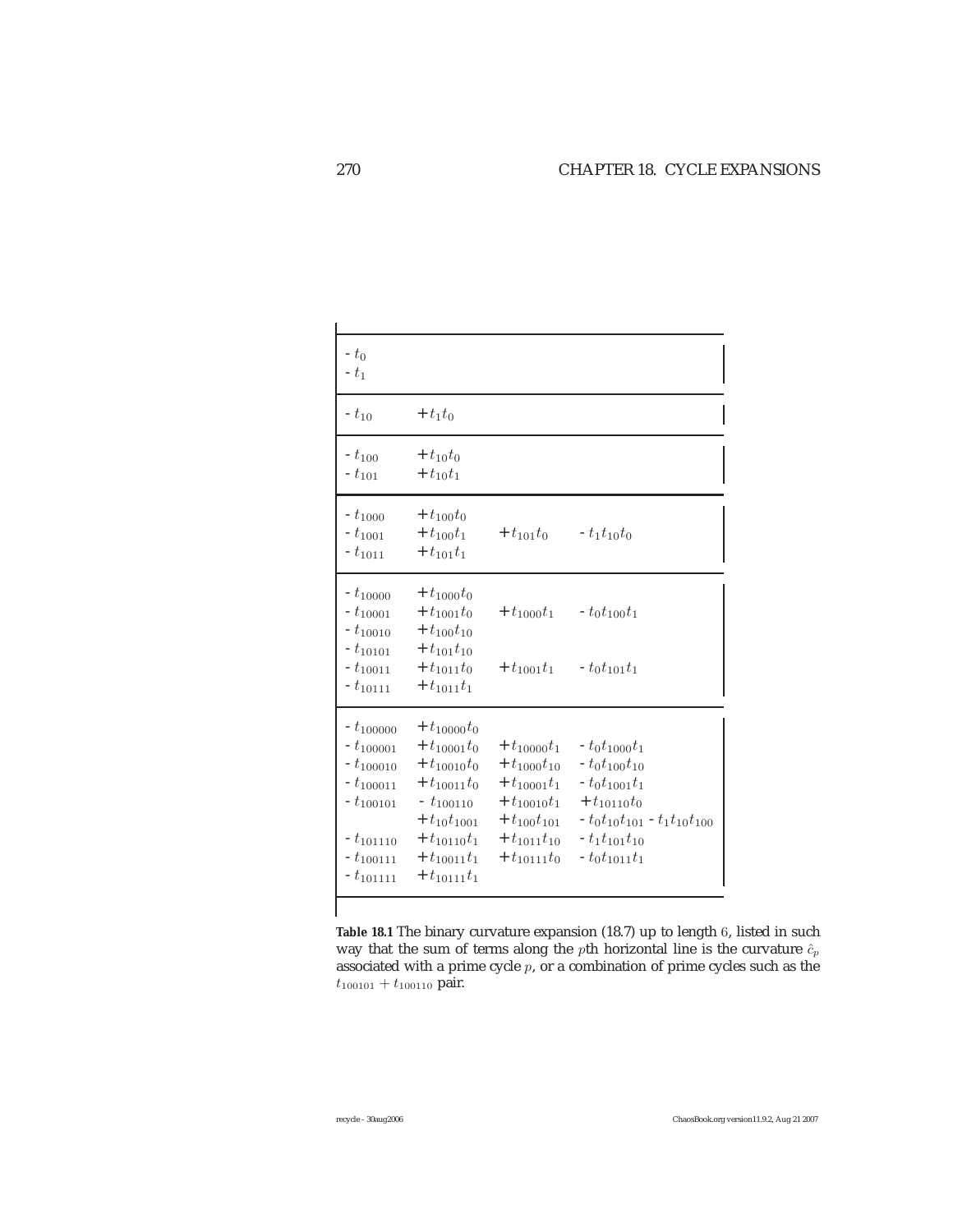#### 18.2. CONSTRUCTION OF CYCLE EXPANSIONS 271

length  $n_{(i)} \leq n_{(i+1)}$ . The dynamical zeta function  $1/\zeta_N$  truncated to the  $n_p \leq N$  cycles is computed recursively, by multiplying

$$
1/\zeta_{(i)} = 1/\zeta_{(i-1)}(1 - t_{(i)}z^{n_{(i)}}),
$$
\n(18.8)

and truncating the expansion at each step to a finite polynomial in  $z^n$ ,  $n \leq N$ . The result is the Nth order polynomial approximation

$$
1/\zeta_N = 1 - \sum_{n=1}^N c_n z^n.
$$
 (18.9)

In other words, a cycle expansion is a Taylor expansion in the dummy variable z raised to the topological cycle length. If both the number of cycles and their individual weights grow not faster than exponentially with the cycle length, and we multiply the weight of each cycle  $p$  by a factor  $z^{n_p}$ , the cycle expansion converges for sufficiently small  $|z|$ .

If the dynamics is given by iterated mapping, the leading zero of  $(18.9)$  as function of z yields the leading eigenvalue of the appropriate evolution operator. For continuous time flows, z is a dummy variable that we set to  $z = 1$ , and the leading eigenvalue of the evolution operator is given by the leading zero of (18.9) as function of s.

#### **18.2.2 Evaluation of traces, spectral determinants**

Due to the lack of factorization of the full pseudocycle weight,

$$
\det (1 - M_{p_1 p_2}) \neq \det (1 - M_{p_1}) \det (1 - M_{p_2}),
$$

the cycle expansions for the spectral determinant (17.9) are somewhat less transparent than is the case for the dynamical zeta functions.

We commence the cycle expansion evaluation of a spectral determinant by computing recursively the trace formula (16.10) truncated to all prime cycles *p* and their repeats such that  $n_p r \leq N$ :

$$
\operatorname{tr}\frac{z\mathcal{L}}{1-z\mathcal{L}}\Big|_{(i)} = \operatorname{tr}\frac{z\mathcal{L}}{1-z\mathcal{L}}\Big|_{(i-1)} + n_{(i)} \sum_{r=1}^{n_{(i)}r \le N} \frac{e^{(\beta \cdot A_{(i)} - sT_{(i)})r}}{\left|\prod_{r=1}^{n_{(i),j}}\right|} z^{n_{(i)}r}
$$
\n
$$
\operatorname{tr}\frac{z\mathcal{L}}{1-z\mathcal{L}}\Big|_{N} = \sum_{n=1}^{N} C_n z^n, \qquad C_n = \operatorname{tr}\mathcal{L}^n. \tag{18.10}
$$

This is done numerically: the periodic orbit data set consists of the list of the cycle periods  $T_p$ , the cycle stability eigenvalues  $\Lambda_{p,1}, \Lambda_{p,2}, \ldots, \Lambda_{p,d}$ , and the cycle averages of the observable  $A_p$  for all prime cycles  $p$  such that  $n_p \leq N$ . The coefficient of  $z^{n_p r}$  is then evaluated numerically for the given  $(\beta, s)$  parameter values. Now that we have an expansion for the trace formula (16.9) as a power series, we compute the Nth order approximation to the spectral determinant (17.3),

$$
\left. \det \left( 1 - z \mathcal{L} \right) \right|_{N} = 1 - \sum_{n=1}^{N} Q_n z^n, \qquad Q_n = n \text{th cumulant}, \qquad (18.11)
$$
  
\nChasBook.org version11.9.2, Aug 21 2007  
\nrecycle - Slaug2006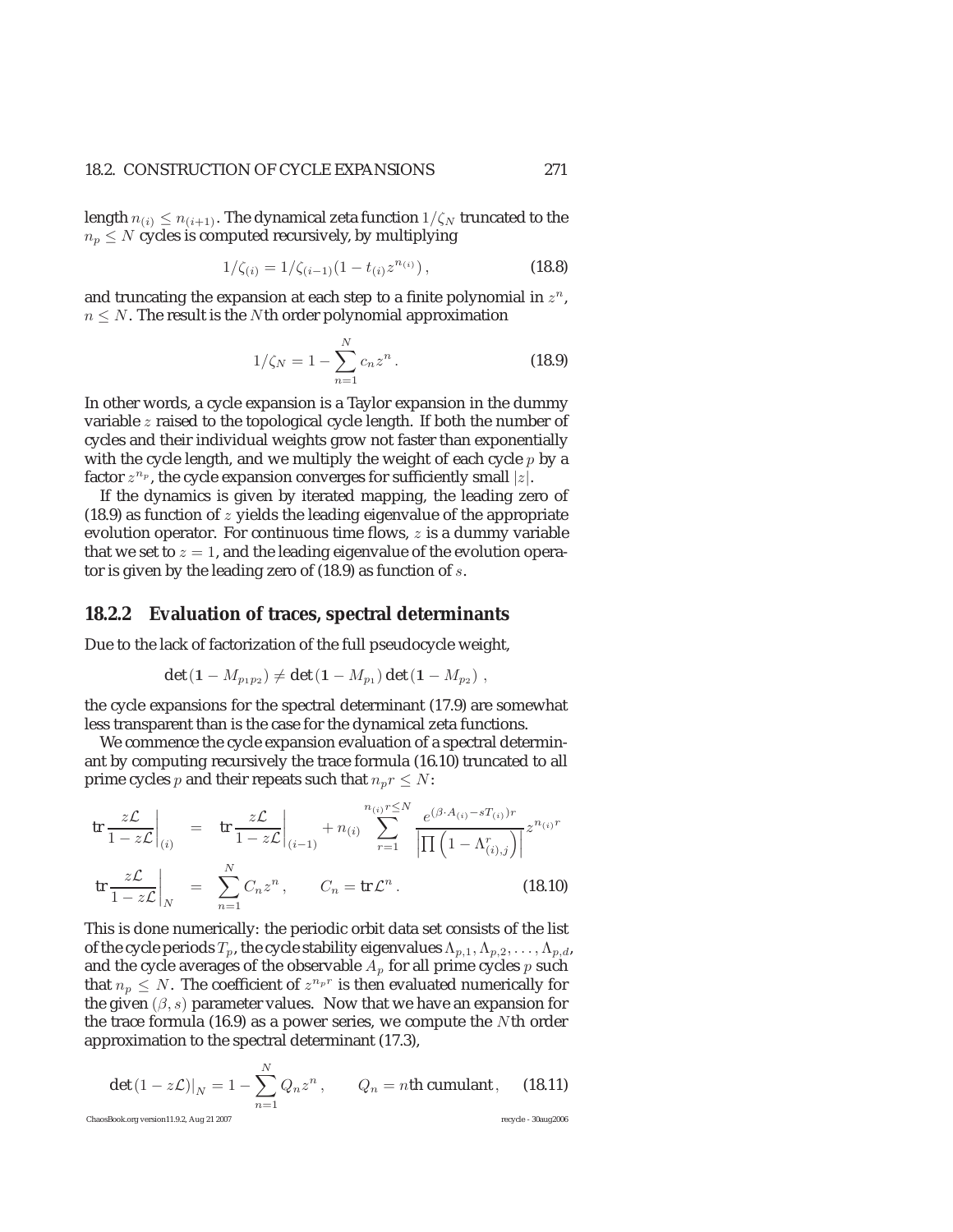as follows. The logarithmic derivative relation (17.4) yields

$$
\left(\text{tr}\frac{z\mathcal{L}}{1-z\mathcal{L}}\right)\det\left(1-z\mathcal{L}\right) = -z\frac{d}{dz}\det\left(1-z\mathcal{L}\right)
$$

$$
(C_1z + C_2z^2 + \cdots)(1 - Q_1z - Q_2z^2 - \cdots) = Q_1z + 2Q_2z^2 + 3Q_3z^3 \cdots
$$

so the nth order term of the spectral determinant cycle (or in this case, the cumulant) expansion is given recursively by the trace formula expansion coefficients

$$
Q_n = \frac{1}{n} (C_n - C_{n-1} Q_1 - \cdots C_1 Q_{n-1}), \qquad Q_1 = C_1.
$$
 (18.12)

Given the trace formula (18.10) truncated to  $z^N$ , we now also have the spectral determinant truncated to  $z^N$ .

The same program can also be reused to compute the dynamical zeta function  $\,$  cycle expansion (18.9), by replacing  $\prod \left(1-\Lambda^r_{(i),j}\right)$  in (18.10) by the product of expanding eigenvalues  $\Lambda_{(i)} \; = \; \prod_e \Lambda_{(i),e}$  (see Section 17.3).

The calculation of the leading eigenvalue of a given continuous flow evolution operator is now straightforward. After the prime cycles and the pseudocycles have been grouped into subsets of equal topological length, the dummy variable can be set equal to  $z = 1$ . With  $z = 1$ , expansion (18.11) is the cycle expansion for (17.6), the spectral determinant det  $(s - A)$ . We vary s in cycle weights, and determine the eigenvalue  $s_{\alpha}$  by finding  $s = s_{\alpha}$  for which (18.11) vanishes. As an example, the convergence of a leading eigenvalue for a nice hyperbolic system is illustrated in Table 18.2 by the listing of pinball escape rate  $\gamma$ estimates computed from truncations of (18.7) and (18.11) to different maximal cycle lengths.

The pleasant surprise is that the coefficients in these cycle expansions Chapter ?? can be proven to fall off exponentially or even faster, due to analyticity of det(s – A) or  $1/\zeta(s)$  for s values well beyond those for which the corresponding trace formula diverges.

### **18.2.3 Newton algorithm for determination of the evolution operator eigenvalues**

The cycle expansions of spectral determinants yield the eigenvalues of the evolution operator beyond the leading one. A convenient way to search for these is by plotting either the absolute magnitude ln  $|\det(s - A)|$  or the phase of spectral determinants and dynamical zeta functions as functions of the complex variable s. The eye is guided to the zeros of spectral determinants and dynamical zeta functions by means of complex s plane contour plots, with different intervals of the absolute value of the function under investigation assigned different colors; zeros emerge as centers of elliptic neighborhoods of rapidly changing colors. Detailed scans of the whole area of the complex s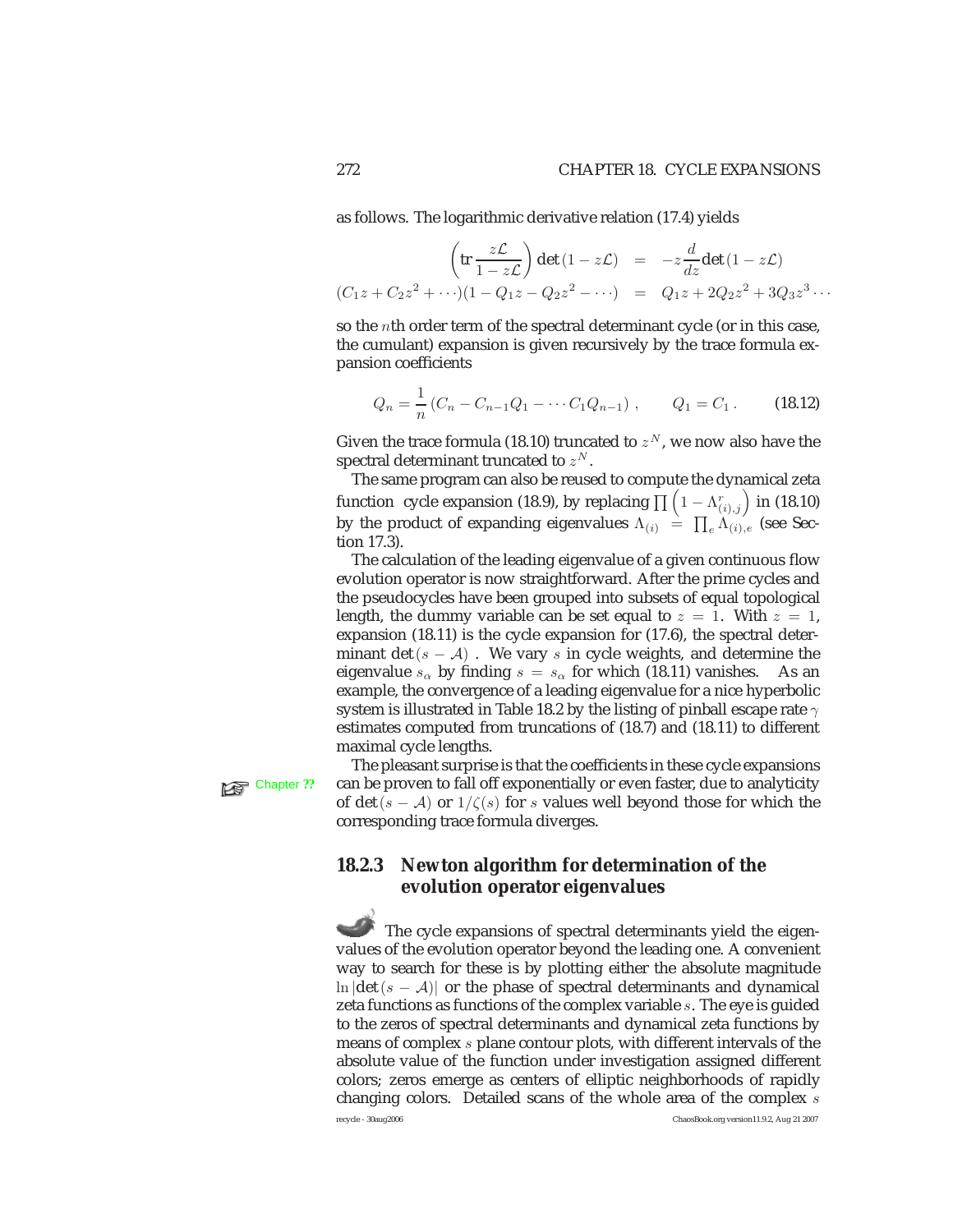| R:a |                | $\det(s - A)$<br>$N$   .          |           | $1/\zeta(s)$ $1/\zeta(s)_{3\text{-disk}}$ |
|-----|----------------|-----------------------------------|-----------|-------------------------------------------|
|     | 1              | 0.39                              | 0.407     |                                           |
|     | $\overline{2}$ | 0.4105                            | 0.41028   | 0.435                                     |
|     | 3              | 0.410338                          | 0.410336  | 0.4049                                    |
| 6   | 4              | 0.4103384074                      | 0.4103383 | 0.40945                                   |
|     | $\overline{5}$ | 0.4103384077696                   | 0.4103384 | 0.410367                                  |
|     | 6              | 0.410338407769346482              | 0.4103383 | 0.410338                                  |
|     | 7              | 0.4103384077693464892             |           | 0.4103396                                 |
|     | 8              | 0.410338407769346489338468        |           |                                           |
|     | 9              | 0.4103384077693464893384613074    |           |                                           |
|     | 10             | 0.4103384077693464893384613078192 |           |                                           |
|     |                |                                   |           |                                           |
|     | $\mathbf{1}$   | 0.41                              |           |                                           |
|     | $\overline{2}$ | 0.72                              |           |                                           |
|     | 3              | 0.675                             |           |                                           |
|     | 4              | 0.67797                           |           |                                           |
| 3   | $\overline{5}$ | 0.677921                          |           |                                           |
|     | 6              | 0.6779227                         |           |                                           |
|     | $\tau$         | 0.6779226894                      |           |                                           |
|     | 8              | 0.6779226896002                   |           |                                           |
|     |                |                                   |           |                                           |
|     | 9              | 0.677922689599532                 |           |                                           |

**Table 18.2** 3-disk repeller escape rates computed from the cycle expansions of the spectral determinant (17.6) and the dynamical zeta function (17.15), as function of the maximal cycle length N. The first column indicates the disk-disk center separation to disk radius ratio R:a, the second column gives the maximal cycle length used, and the third the estimate of the classical escape rate from the fundamental domain spectral determinant cycle expansion. As for larger disk-disk separations the dynamics is more uniform, the convergence is better for  $R: a = 6$ than for  $R: a = 3$ . For comparison, the fourth column lists a few estimates from from the fundamental domain dynamical zeta function cycle expansion (18.7), and the fifth from the full 3-disk cycle expansion (18.36). The convergence of the fundamental domain dynamical zeta function is significantly slower than the convergence of the corresponding spectral determinant, and the full (unfactorized) 3-disk dynamical zeta function has still poorer convergence. (P.E. Rosenqvist.)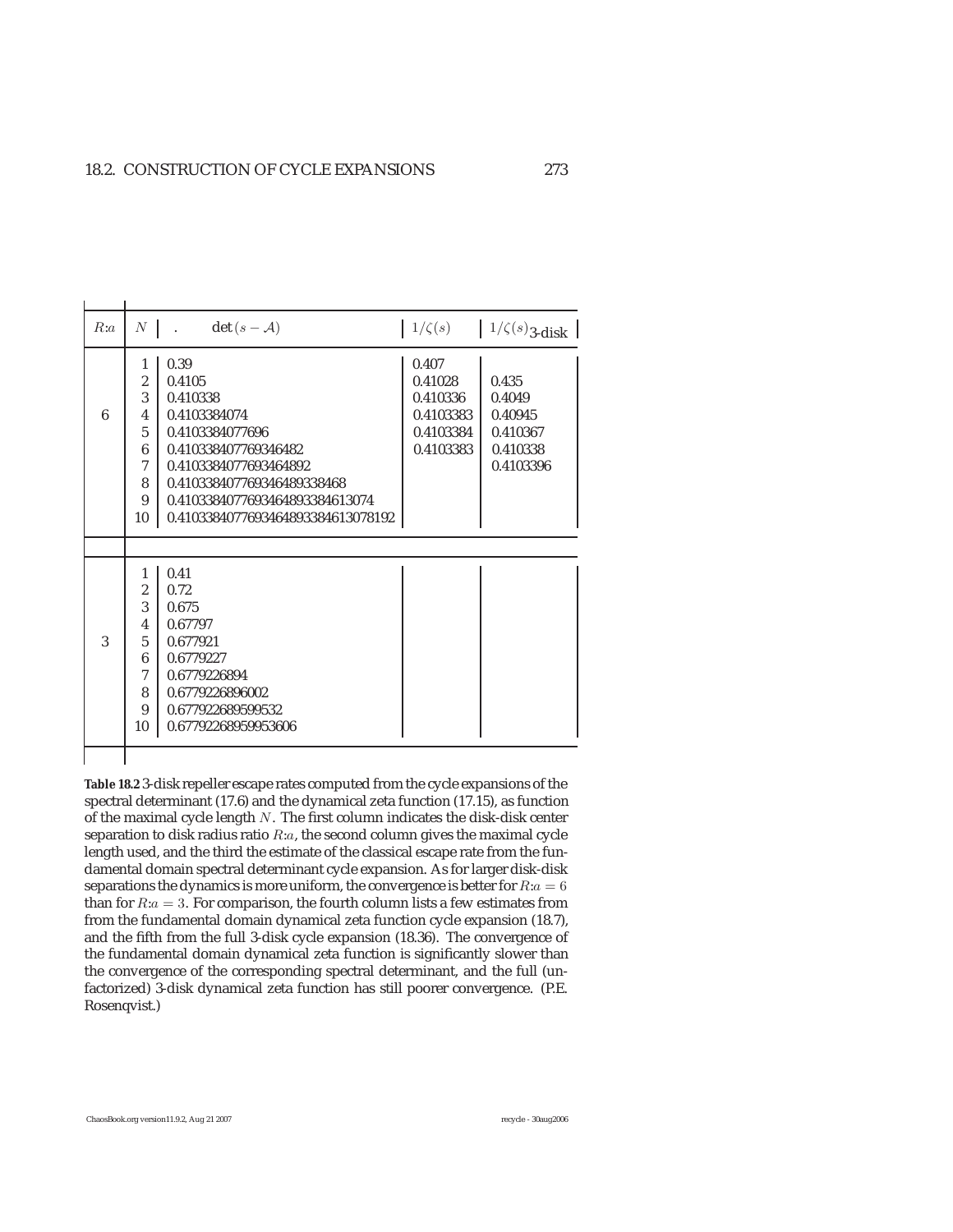



plane under investigation and searches for the zeros of spectral determinants, Fig. 18.1, reveal complicated patterns of resonances even for something so simple as the 3-disk game of pinball. With a good starting guess (such as a location of a zero suggested by the complex  $s$  scan of Fig. 18.1), a zero  $1/\zeta(s)=0$  can now be easily determined by standard numerical methods, such as the iterative Newton algorithm (12.4), with the mth Newton estimate given by

$$
s_{m+1} = s_m - \left(\zeta(s_m)\frac{\partial}{\partial s}\zeta^{-1}(s_m)\right)^{-1} = s_m - \frac{1/\zeta(s_m)}{\langle T \rangle_\zeta}.
$$
 (18.13)

The dominator  $\langle T \rangle_c$  required for the Newton iteration is given below, by the cycle expansion (18.22). We need to evaluate it anyhow, as  $\langle T \rangle_c$ enters our cycle averaging formulas.

### **18.3 Cycle formulas for dynamical averages**

The eigenvalue condition in any of the three forms that we have given so far - the level sum (**??**), the dynamical zeta function (18.2), the spectral determinant (18.11):

1 = 
$$
\sum_{i}^{(n)} t_i
$$
,  $t_i = t_i(\beta, s(\beta))$ ,  $n_i = n$ , (18.14)

$$
0 = 1 - \sum_{\pi}^{\prime} t_{\pi}, \qquad t_{\pi} = t_{\pi}(z, \beta, s(\beta)) \qquad (18.15)
$$

$$
0 = 1 - \sum_{n=1}^{\infty} Q_n, \qquad Q_n = Q_n(\beta, s(\beta)), \qquad (18.16)
$$

is an implicit equation for the eigenvalue  $s = s(\beta)$  of form  $F(\beta, s(\beta)) =$ 0. The eigenvalue  $s = s(\beta)$  as a function of  $\beta$  is sketched in Fig. 18.2; the eigenvalue condition is satisfied on the curve  $F = 0$ . The cycle averaging formulas for the slope and the curvature of  $s(\beta)$  are obtained as recycle - 30aug2006 ChaosBook.org version11.9.2, Aug 21 2007



**Fig. 18.2** The eigenvalue condition is satisfied on the curve  $F = 0$  the  $(\beta, s)$  plane. The expectation value of the observable (15.12) is given by the slope of the curve.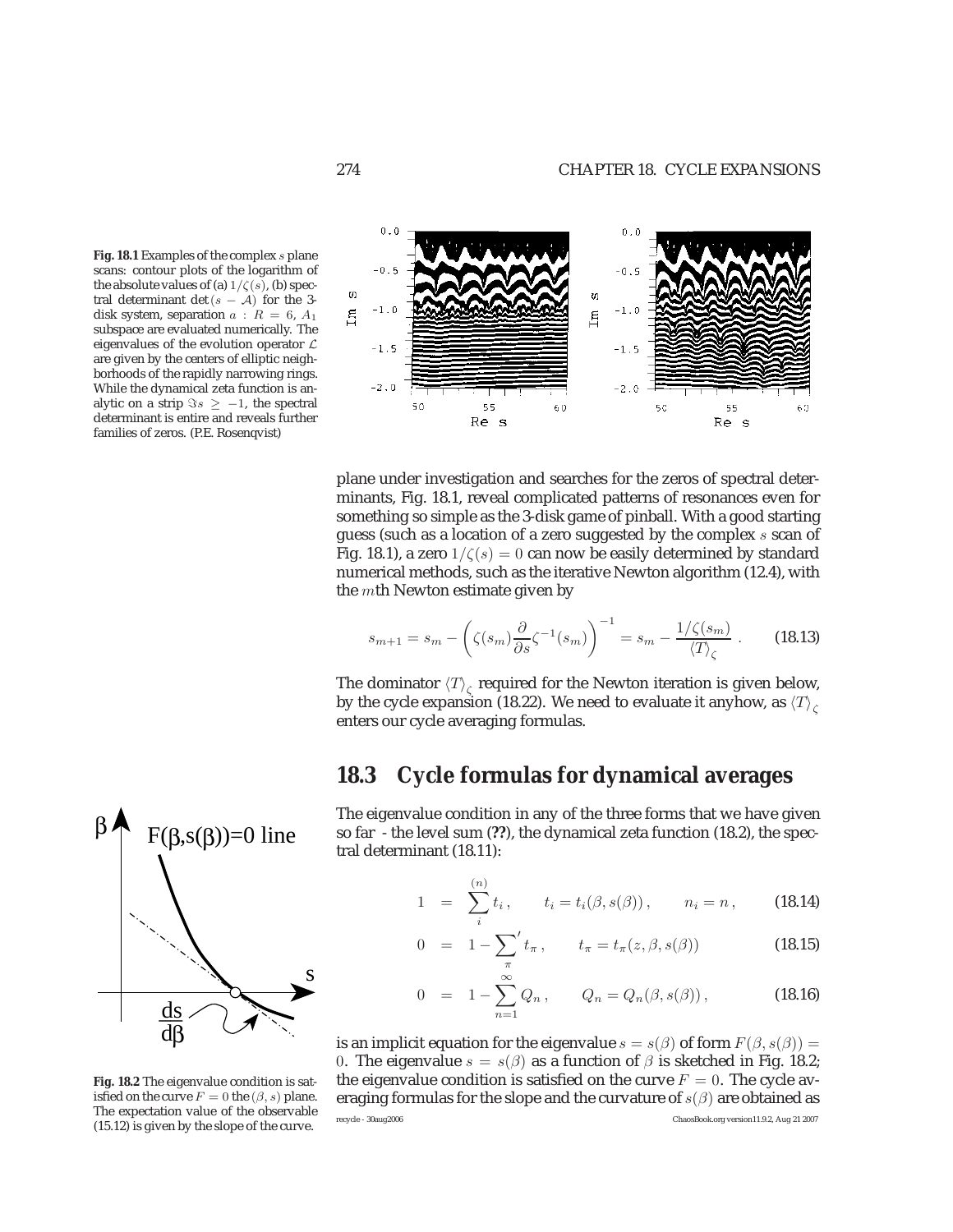in (15.12) by taking derivatives of the eigenvalue condition. Evaluated along  $F = 0$ , the first derivative leads to

$$
0 = \frac{d}{d\beta}F(\beta, s(\beta))
$$
  
=  $\frac{\partial F}{\partial \beta} + \frac{ds}{d\beta} \frac{\partial F}{\partial s}\Big|_{s=s(\beta)}$   $\implies$   $\frac{ds}{d\beta} = -\frac{\partial F}{\partial \beta} / \frac{\partial F}{\partial s}$ , (18.17)

and the second derivative of  $F(\beta, s(\beta)) = 0$  yields

$$
\frac{d^2s}{d\beta^2} = -\left[\frac{\partial^2F}{\partial\beta^2} + 2\frac{ds}{d\beta}\frac{\partial^2F}{\partial\beta\partial s} + \left(\frac{ds}{d\beta}\right)^2\frac{\partial^2F}{\partial s^2}\right] / \frac{\partial F}{\partial s}.
$$
 (18.18)

Denoting by

$$
\langle A \rangle_F = -\frac{\partial F}{\partial \beta} \Big|_{\beta, s=s(\beta)}, \qquad \langle T \rangle_F = \frac{\partial F}{\partial s} \Big|_{\beta, s=s(\beta)},
$$
  

$$
\langle (A - \langle A \rangle)^2 \rangle_F = \frac{\partial^2 F}{\partial \beta^2} \Big|_{\beta, s=s(\beta)}.
$$
(18.19)

respectively the mean cycle expectation value of A, the mean cycle period, and the second derivative of F computed for  $F(\beta, s(\beta)) = 0$ , we obtain the cycle averaging formulas for the expectation value of the observable (15.12), and its variance:

$$
\langle a \rangle = \frac{\langle A \rangle_F}{\langle T \rangle_F} \tag{18.20}
$$

$$
\langle (a - \langle a \rangle)^2 \rangle = \frac{1}{\langle T \rangle_F} \langle (A - \langle A \rangle)^2 \rangle_F . \tag{18.21}
$$

These formulas are the central result of the periodic orbit theory. As we shall now show, for each choice of the eigenvalue condition function  $F(\beta, s)$  in (??), (18.2) and (18.11), the above quantities have explicit cycle expansions.

### **18.3.1 Dynamical zeta function cycle expansions**

For the dynamical zeta function condition (18.15), the cycle averaging formulas (18.17), (18.21) require evaluation of the derivatives of dynamical zeta function at a given eigenvalue. Substituting the cycle expansion (18.2) for dynamical zeta function we obtain

$$
\langle A \rangle_{\zeta} := -\frac{\partial}{\partial \beta} \frac{1}{\zeta} = \sum' A_{\pi} t_{\pi}
$$
\n
$$
\langle T \rangle_{\zeta} := \frac{\partial}{\partial s} \frac{1}{\zeta} = \sum' T_{\pi} t_{\pi}, \quad \langle n \rangle_{\zeta} := -z \frac{\partial}{\partial z} \frac{1}{\zeta} = \sum' n_{\pi} t_{\pi},
$$
\n(18.22)

where the subscript in  $\langle \cdot \cdot \cdot \rangle_c$  stands for the dynamical zeta function average over prime cycles,  $A_{\pi}$ ,  $T_{\pi}$ , and  $n_{\pi}$  are evaluated on pseudocycles ChaosBook.org version11.9.2, Aug 21 2007 recycle - 30aug2006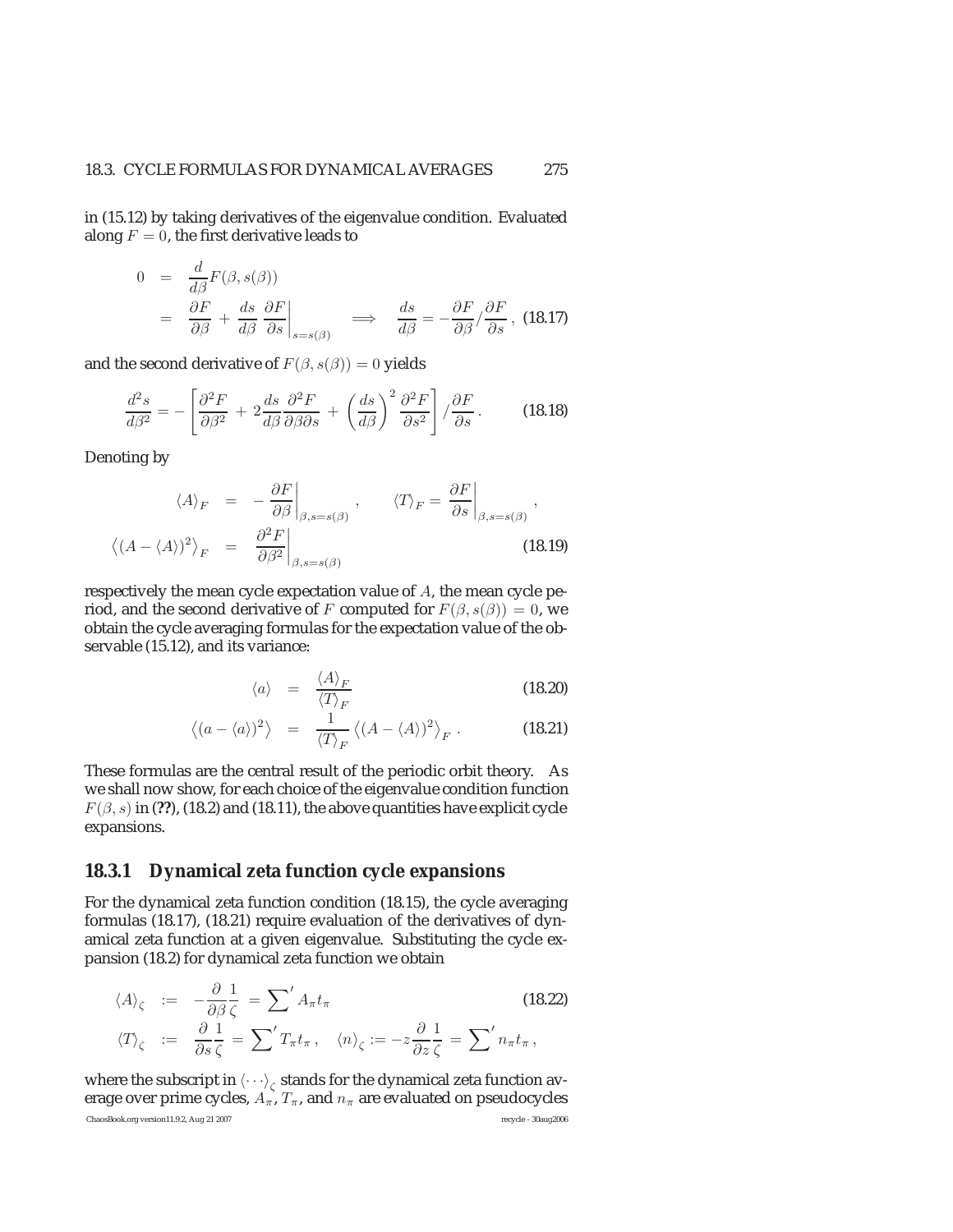(18.4), and pseudocycle weights  $t_{\pi} = t_{\pi}(z, \beta, s(\beta))$  are evaluated at the eigenvalue  $s(\beta)$ . In most applications  $\beta = 0$ , and  $s(\beta)$  of interest is typically the leading eigenvalue  $s_0 = s_0(0)$  of the evolution generator A.

For bounded flows the leading eigenvalue (the escape rate) vanishes,  $s(0) = 0$ , the exponent  $\beta A_{\pi} - sT_{\pi}$  in (18.3) vanishes, so the cycle expansions take a simple form

$$
\langle A \rangle_{\zeta} = \sum_{\pi}^{\prime} (-1)^{k+1} \frac{A_{p_1} + A_{p_2} \cdots + A_{p_k}}{|\Lambda_{p_1} \cdots \Lambda_{p_k}|}, \qquad (18.23)
$$

and similarly for  $\langle T \rangle_c$ ,  $\langle n \rangle_c$ . For example, for the complete binary symbolic dynamics the mean cycle period  $\langle T \rangle_c$  is given by

$$
\langle T \rangle_{\zeta} = \frac{T_0}{|\Lambda_0|} + \frac{T_1}{|\Lambda_1|} + \left(\frac{T_{01}}{|\Lambda_{01}|} - \frac{T_0 + T_1}{|\Lambda_0 \Lambda_1|}\right) + \left(\frac{T_{001}}{|\Lambda_{001}|} - \frac{T_{01} + T_0}{|\Lambda_{01} \Lambda_0|}\right) + \left(\frac{T_{011}}{|\Lambda_{011}|} - \frac{T_{01} + T_1}{|\Lambda_{01} \Lambda_1|}\right) + \dots
$$
 (18.24)

Note that the cycle expansions for averages are grouped into the same shadowing combinations as the dynamical zeta function cycle expansion (18.7), with nearby pseudocycles nearly cancelling each other.

The cycle averaging formulas for the expectation value of the observable  $\langle a \rangle$  follow by substitution into (18.21). Assuming zero mean drift  $\langle a \rangle = 0$ , the cycle expansion (18.11) for the variance  $\langle (A - \langle A \rangle)^2 \rangle_{\zeta}$  is given by

$$
\langle A^2 \rangle_{\zeta} = \sum' (-1)^{k+1} \frac{\left(A_{p_1} + A_{p_2} \cdots + A_{p_k}\right)^2}{|\Lambda_{p_1} \cdots \Lambda_{p_k}|}.
$$
 (18.25)

#### **18.3.2 Spectral determinant cycle expansions**

The dynamical zeta function cycle expansions have a particularly simple structure, with the shadowing apparent already by a term-by-term inspection of Table 18.2. For "nice" hyperbolic systems the shadowing ensures exponential convergence of the dynamical zeta function cycle expansions. This, however, is not the best achievable convergence. As has been explained in Chapter **??**, for such systems the spectral determinant constructed from the same cycle data base is entire, and its cycle expansion converges faster than exponentially. In practice, the best convergence is attained by the spectral determinant cycle expansion (18.16) and its derivatives. The  $\partial/\partial s$ ,  $\partial/\partial \beta$  derivatives are in this case computed recursively, by taking derivatives of the spectral determinant cycle expansion contributions (18.12) and (18.10).

The cycle averaging formulas are exact, and highly convergent for nice hyperbolic dynamical systems. An example of its utility is the cycle expansion formula for the Lyapunov exponent of Example 18.1. Further applications of cycle expansions will be discussed in Chapter **??**.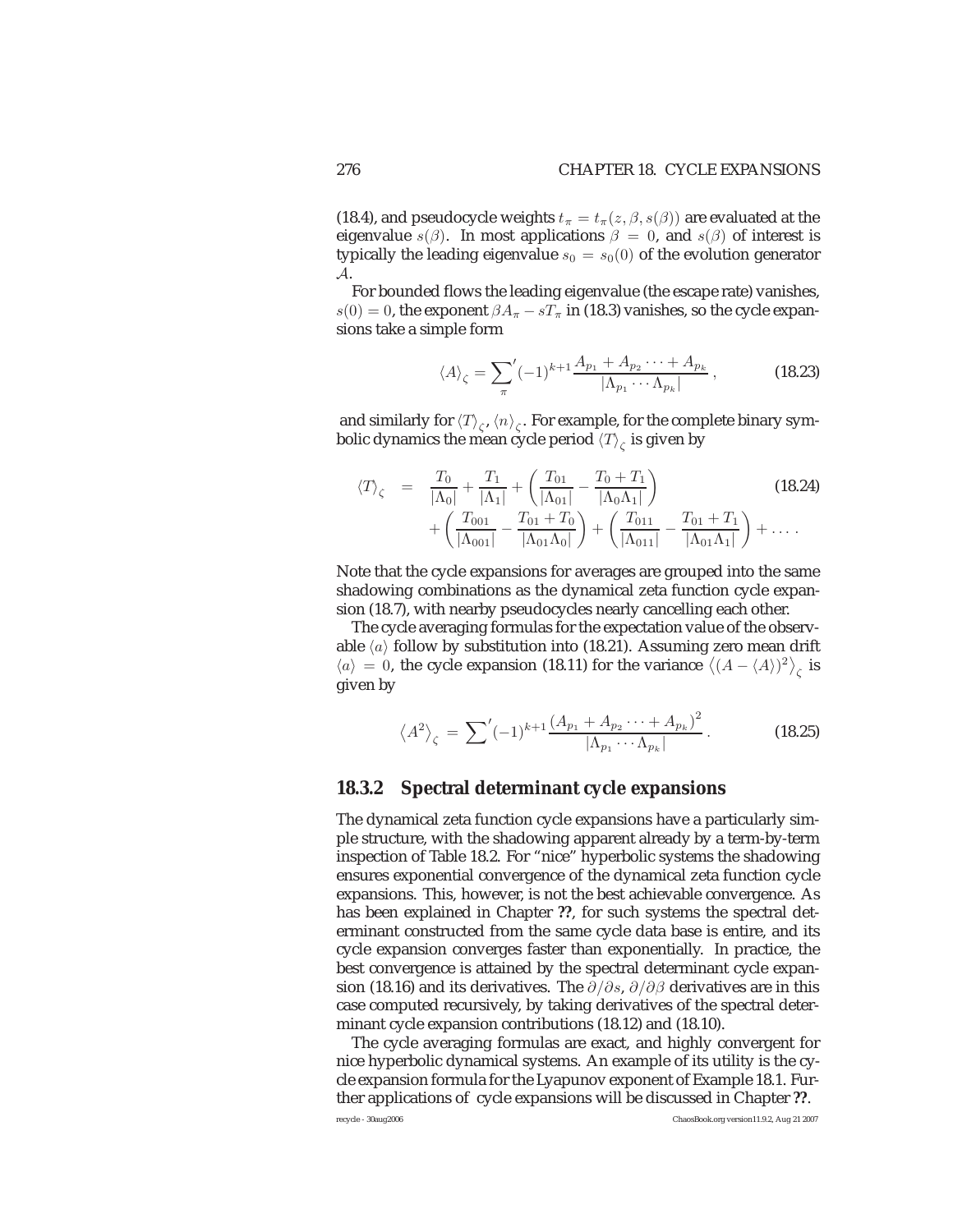#### 18.4. CYCLE EXPANSIONS FOR FINITE ALPHABETS 277

#### **18.3.3 Continuous vs. discrete mean return time**

Sometimes it is convenient to compute an expectation value along a flow, in continuous time, and sometimes it might be easier to compute it in discrete time, from a Poincaré return map. Return times (3.1) might vary wildly, and it is not at all clear that the continuous and discrete time averages are related in any simple way. The relationship turns on to be both elegantly simple, and totally general.

The mean cycle period  $\langle T \rangle_c$  fixes the normalization of the unit of time; it can be interpreted as the average near recurrence or the average first return time. For example, if we have evaluated a billiard expectation value  $\langle a \rangle$  in terms of continuous time, and would like to also have the corresponding average  $\langle a \rangle_{\text{dscr}}$  measured in discrete time, given by the number of reflections off billiard walls, the two averages are related by

$$
\langle a \rangle_{\text{dscr}} = \langle a \rangle \langle T \rangle_{\zeta} / \langle n \rangle_{\zeta} , \qquad (18.26)
$$

where  $\langle n \rangle_c$  is the average of the number of bounces  $n_p$  along the cycle p.

#### **Example 18.1 Cycle expansion formula for Lyapunov exponents:**

In Section 15.3 we defined the Lyapunov exponent for a  $1-d$  mapping, related it to the leading eigenvalue of an evolution operator and promised to evaluate it. Now we are finally in position to deliver on our promise.

The cycle averaging formula (18.23) yields an exact explict expression for the Lyapunov exponent in terms of prime cycles:

$$
\lambda = \frac{1}{\langle n \rangle_{\zeta}} \sum' (-1)^{k+1} \frac{\log |\Lambda_{p_1}| + \dots + \log |\Lambda_{p_k}|}{|\Lambda_{p_1} \cdots \Lambda_{p_k}|}.
$$
 (18.27)

For a repeller, the  $1/|\Lambda_p|$  weights are replaced by normalized measure (??)  $\exp(\gamma n_p)/|\Lambda_p|$ , where  $\gamma$  is the escape rate.

We mention here without proof that for  $2-d$  Hamiltonian flows such as our game of pinball there is only one expanding eigenvalue and (18.27) applies as it stands.



### **18.4 Cycle expansions for finite alphabets**

A finite Markov graph like the one given in Fig. 13.3.1 (d) is a compact encoding of the transition or the Markov matrix for a given subshift. It is a sparse matrix, and the associated determinant (13.17) can be written down by inspection: it is the sum of all possible partitions of the graph into products of non-intersecting loops, with each loop carrying a minus sign:

det (1 − T) = 1 − t<sub>0</sub> − t<sub>0011</sub> − t<sub>0001</sub> − t<sub>00011</sub> + t<sub>0</sub>t<sub>0011</sub> + t<sub>0011</sub>t<sub>0001</sub> (18.28) ChaosBook.org version11.9.2, Aug 21 2007 recycle - 30aug2006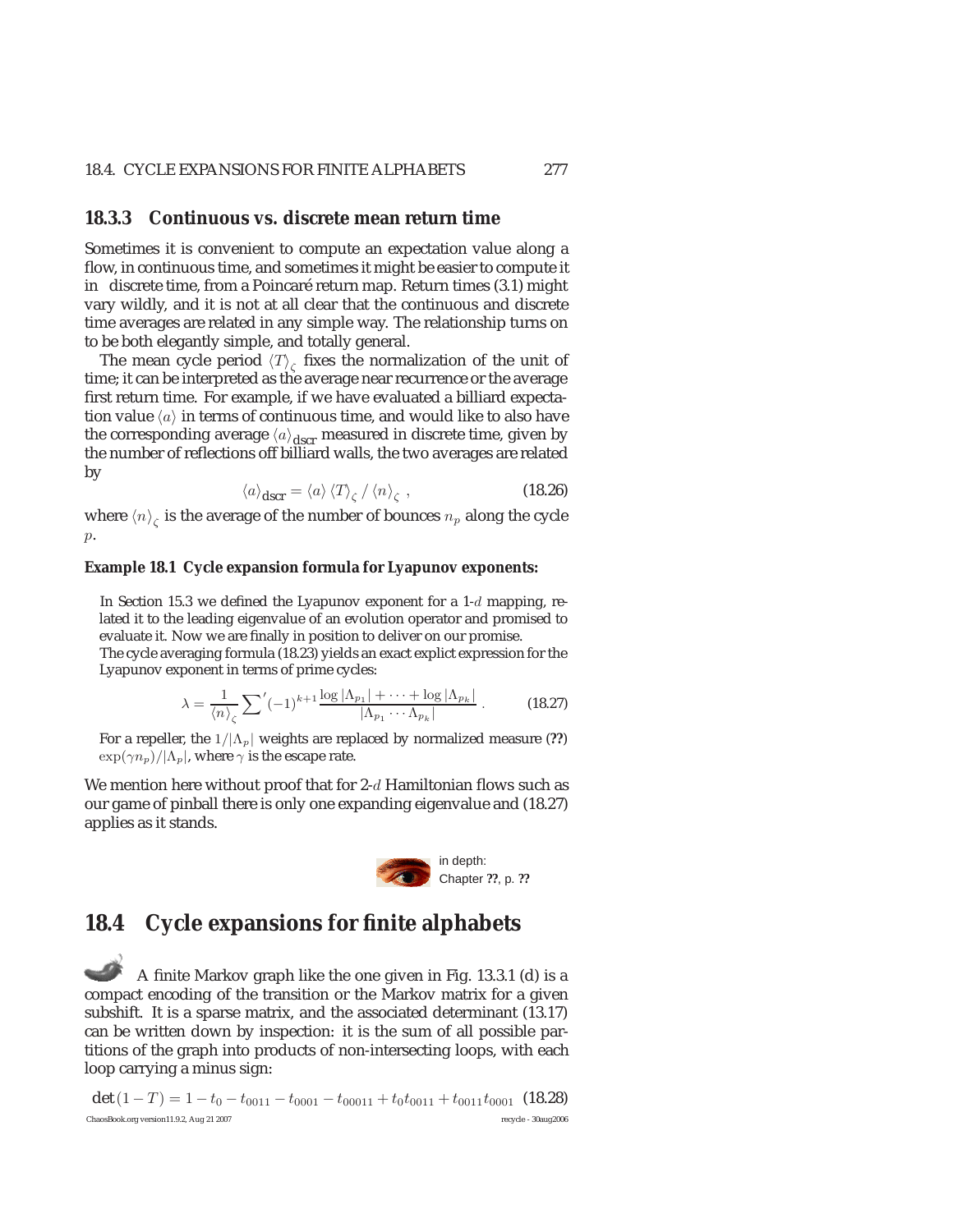The simplest application of this determinant is to the evaluation of the topological entropy; if we set  $t_p = z^{n_p}$ , where  $n_p$  is the length of the p-cycle, the determinant reduces to the topological polynomial (13.18).

The determinant (18.28) is exact for the finite graph Fig. 13.3.1 (e), as well as for the associated finite-dimensional transfer operator of Example 15.1. For the associated (infinite dimensional) evolution operator, it is the beginning of the cycle expansion of the corresponding dynamical zeta function:

$$
1/\zeta = 1 - t_0 - t_{0011} - t_{0001} + t_{0001}t_{0011}
$$

$$
-(t_{00011} - t_0t_{0011} + \dots \text{curvatures}) \dots (18.29)
$$

The cycles  $\overline{0}$ ,  $\overline{0001}$  and  $\overline{0011}$  are the *fundamental* cycles introduced in (18.7); they are not shadowed by any combinations of shorter cycles, and are the basic building blocks of the dynamics. All other cycles appear together with their shadows (for example, the  $t_{00011} - t_0t_{0011}$ combination) and yield exponentially small corrections for hyperbolic systems.

For the cycle counting purposes both  $t_{ab}$  and the pseudocycle combination  $t_{a+b} = t_a t_b$  in (18.2) have the same weight  $z^{n_a+n_b}$ , so all curvature combinations  $t_{ab} - t_a t_b$  vanish exactly, and the topological polynomial (13.21) offers a quick way of checking the fundamental part of a cycle expansion.

Since for finite grammars the topological zeta functions reduce to polynomials, we are assured that there are just a few fundamental cycles and that all long cycles can be grouped into curvature combinations. For example, the fundamental cycles in Exercise 9.2 are the three 2-cycles which bounce back and forth between two disks and the two 3-cycles which visit every disk. It is only after these fundamental cycles have been included that a cycle expansion is expected to start converging smoothly, i.e., only for n larger than the lengths of the fundamental cycles are the curvatures  $\hat{c}_n$  (in expansion (18.7)), a measure of the deviations between long orbits and their short cycle approximants, expected to fall off rapidly with  $n$ .

## **18.5 Stability ordering of cycle expansions**

There is never a second chance. Most often there is not even the first chance.

John Wilkins

#### (C.P. Dettmann and P. Cvitanović)

Most dynamical systems of interest have no finite grammar, so at any order in  $z$  a cycle expansion may contain unmatched terms which do not fit neatly into the almost cancelling curvature corrections. Similarly, for intermittent systems that we shall discuss in Chapter **??**, curvature corrections are in general not small, so again the cycle expansions may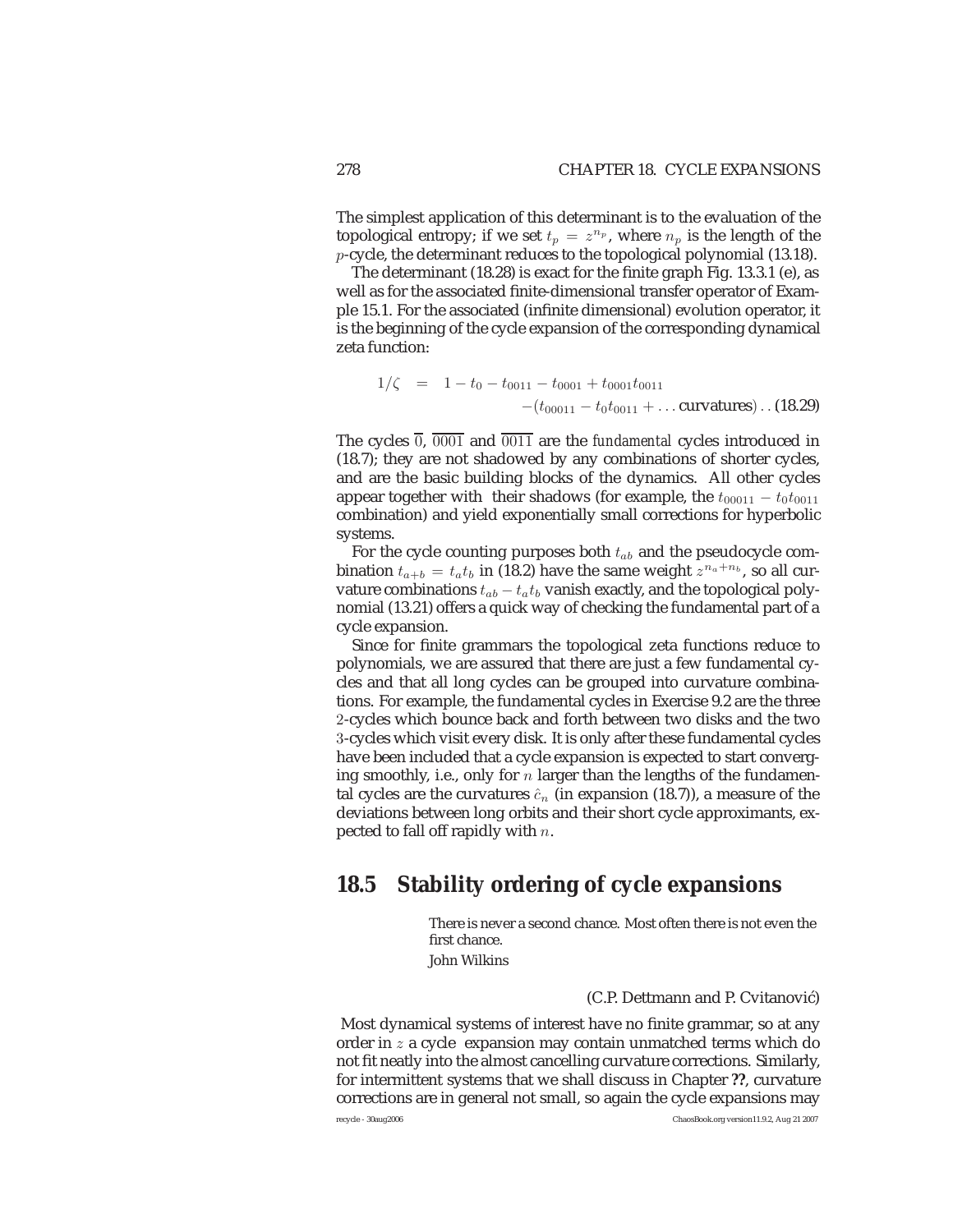converge slowly. For such systems schemes which collect the pseudocycle terms according to some criterion other than the topology of the flow may converge more quickly than expansions based on the topological length.

All chaotic systems exhibit some degree of shadowing, and a good truncation criterion should do its best to respect the shadowing at least approximately. If a long cycle is shadowed by two or more shorter cycles and the flow is smooth, the period and the action will be additive in sense that the period of the longer cycle is approximately the sum of the shorter cycle periods. Similarly, stability is multiplicative, so shadowing is approximately preserved by including all terms with pseudocycle stability

$$
|\Lambda_{p_1} \cdots \Lambda_{p_k}| \le \Lambda_{\text{max}} \tag{18.30}
$$

and ignoring all more unstable pseudocycles.

Two such schemes for ordering cycle expansions which approximately respect shadowing are truncations by the pseudocycle period (or action) and the stability ordering that we shall discuss here. In these schemes a dynamical zeta function or a spectral determinant is expanded keeping all terms for which the period, action or stability for a combination of cycles (pseudocycle) is less than a given cutoff.

The two settings in which the stability ordering may be preferable to the ordering by topological cycle length are the cases of bad grammar and of intermittency.

#### **18.5.1 Stability ordering for bad grammars**

For generic flows it is often not clear what partition of the state space generates the "optimal" symbolic dynamics. Stability ordering does not require understanding dynamics in such detail: if you can find the cycles, you can use stability ordered cycle expansions. Stability truncation is thus easier to implement for a generic dynamical system than the curvature expansions (18.7) which rely on finite subshift approximations to a given flow.

Cycles can be detected numerically by searching a long trajectory for near recurrences. The long trajectory method for detecting cycles preferentially finds the least unstable cycles, regardless of their topological length. Another practical advantage of the method (in contrast to Newton method searches) is that it only finds cycles in a given connected ergodic component of state space, ignoring isolated cycles or other ergodic regions elsewhere in the state space.

Why should stability ordered cycle expansion of a dynamical zeta function converge better than the rude trace formula (**??**)? The argument has essentially already been laid out in Section 13.7: in truncations that respect shadowing most of the pseudocycles appear in shadowing combinations and nearly cancel, while only the relatively small subset affected by the longer and longer pruning rules is not shadowed. So the error is typically of the order of  $1/\Lambda$ , smaller by factor  $e^{hT}$  than

ChaosBook.org version11.9.2, Aug 21 2007 recycle - 30aug2006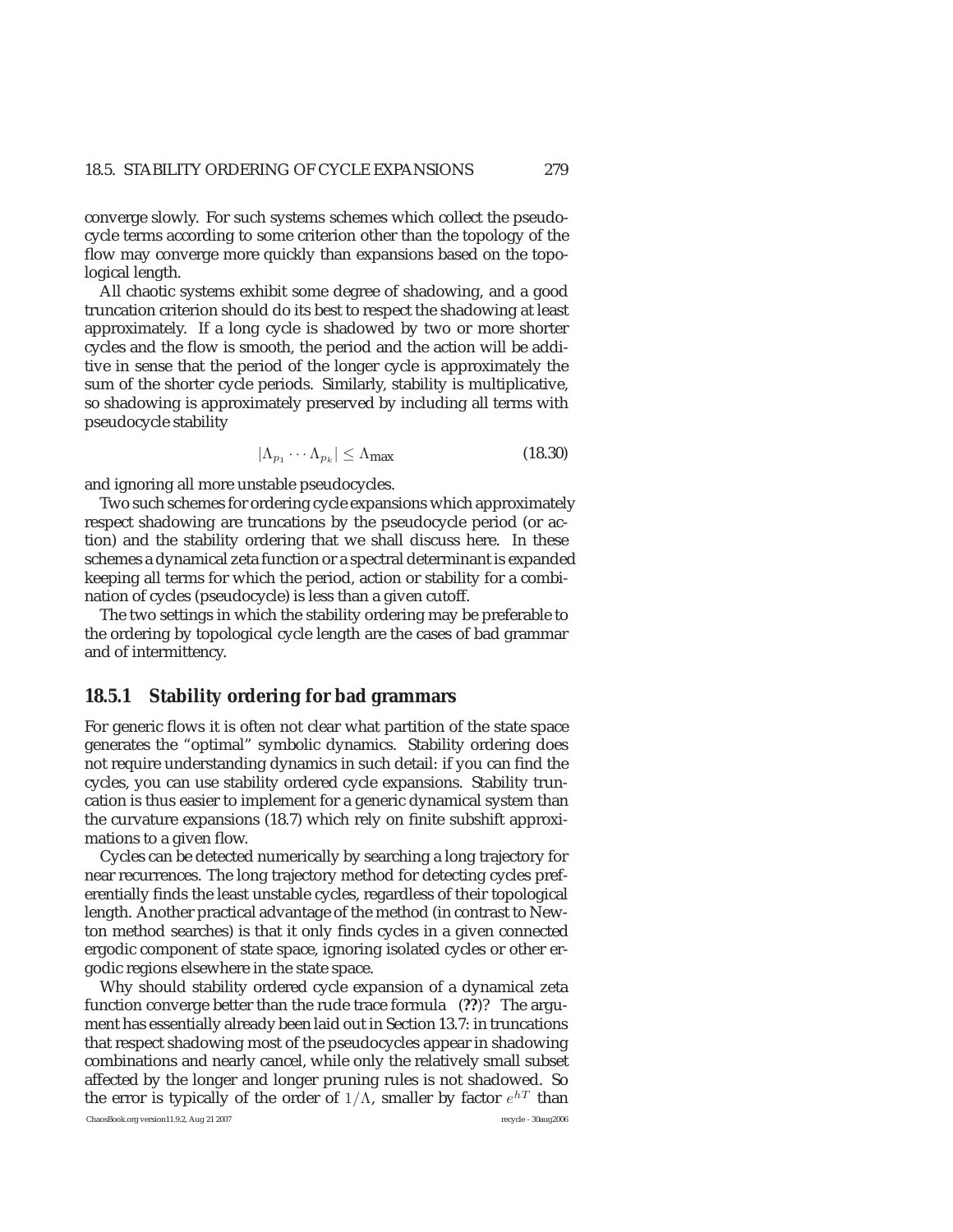the trace formula  $(?)$  error, where h is the entropy and T typical cycle length for cycles of stability Λ.

#### **18.5.2 Smoothing**

The breaking of exact shadowing cancellations deserves further comment. Partial shadowing which may be present can be (partially) restored by smoothing the stability ordered cycle expansions by replacing the  $1/\Lambda$  weight for each term with pseudocycle stability  $\Lambda =$  $\Lambda_{p_1} \cdots \Lambda_{p_k}$  by  $f(\Lambda)/\Lambda$ . Here,  $f(\Lambda)$  is a monotonically decreasing function from  $f(0) = 1$  to  $f(\Lambda_{\text{max}}) = 0$ . No smoothing corresponds to a step function.

A typical "shadowing error" induced by the cutoff is due to two pseudocycles of stability Λ separated by  $\Delta\Lambda$ , and whose contribution is of opposite signs. Ignoring possible weighting factors the magnitude of the resulting term is of order  $1/\Lambda - 1/(\Lambda + \Delta\Lambda) \approx \Delta\Lambda/\Lambda^2$ . With smoothing there is an extra term of the form  $f'(\Lambda)\Delta\Lambda/\Lambda$ , which we want to minimise. A reasonable guess might be to keep  $f'(\Lambda)/\Lambda$  constant and as small as possible, that is

$$
f(\Lambda) = 1 - \left(\frac{\Lambda}{\Lambda_{\text{max}}}\right)^2
$$

The results of a stability ordered expansion (18.30) should always be tested for robustness by varying the cutoff  $\Lambda_{\text{max}}$ . If this introduces significant variations, smoothing is probably necessary.

### **18.5.3 Stability ordering for intermittent flows**

Longer but less unstable cycles can give larger contributions to a cycle expansion than short but highly unstable cycles. In such situation truncation by length may require an exponentially large number of very unstable cycles before a significant longer cycle is first included in the expansion. This situation is best illustrated by intermittent maps that we shall study in detail in Chapter **??**, the simplest of which is the Farey map

$$
f(x) = \begin{cases} f_0 = x/(1-x) & 0 \le x \le 1/2 \\ f_1 = (1-x)/x & 1/2 \le x \le 1 \end{cases}
$$
 (18.31)

a map which will reappear in the intermittency Chapter **??**, and in Chapter **??**, in context of circle maps.

For this map the symbolic dynamics is of complete binary type, so lack of shadowing is not due to lack of a finite grammar, but rather to the intermittency caused by the existence of the marginal fixed point  $x_0 = 0$ , for which the stability equals  $\Lambda_0 = 1$ . This fixed point does not participate directly in the dynamics and is omitted from cycle expansions. Its presence is felt in the stabilities of neighboring cycles with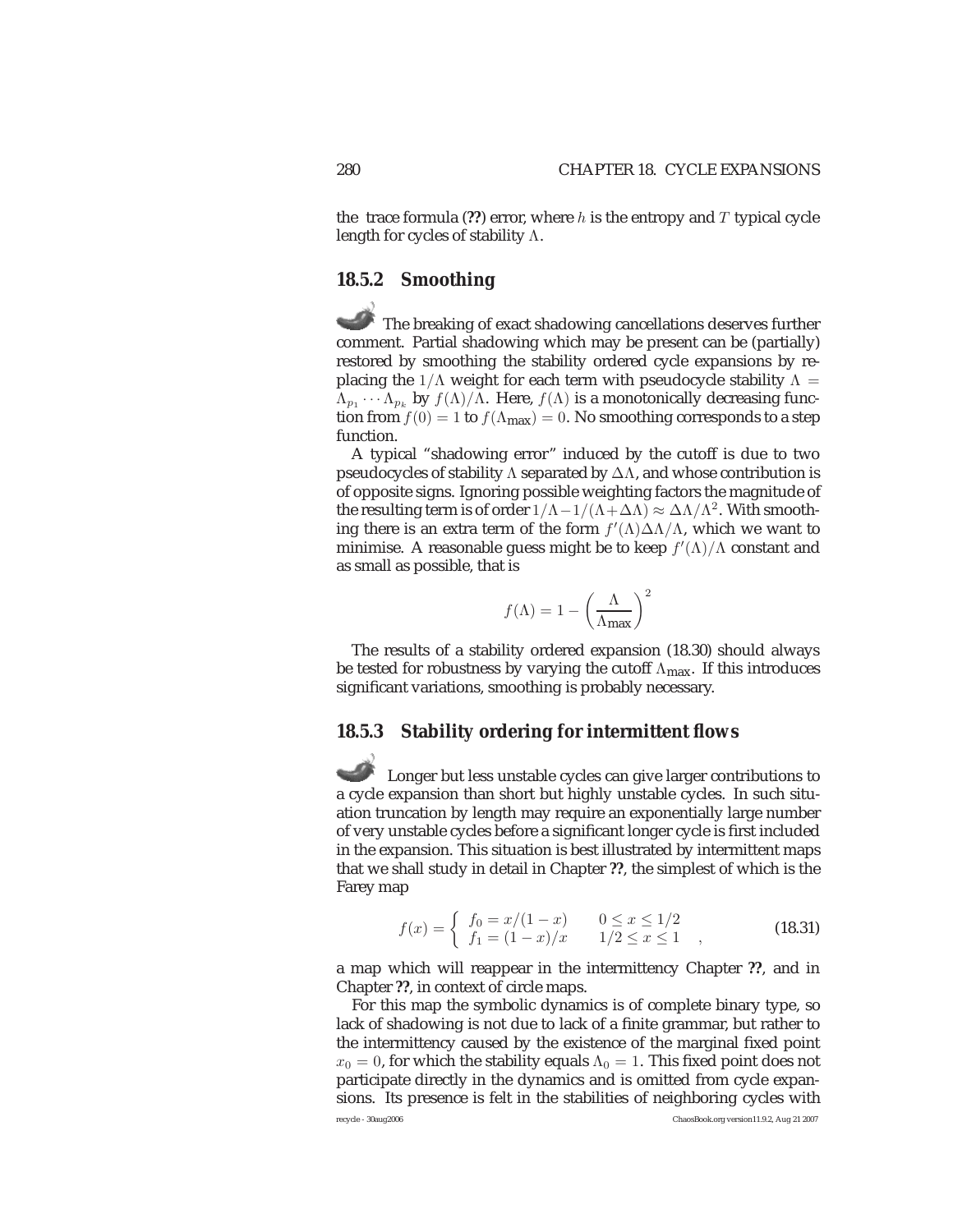

**Fig. 18.3** Comparison of cycle expansion truncation schemes for the Farey map (18.31); the deviation of the truncated cycles expansion for  $|1/\zeta_N(0)|$  from the exact flow conservation value  $1/\zeta(0) = 0$  is a measure of the accuracy of the truncation. The jagged line is logarithm of the stability ordering truncation error; the smooth line is smoothed according to Section 18.5.2; the diamonds indicate the error due the topological length truncation, with the maximal cycle length  $N$  shown. They are placed along the stability cutoff axis at points determined by the condition that the total number of cycles is the same for both truncation schemes.

 $n$  consecutive repeats of the symbol 0's whose stability falls of only as  $\Lambda \sim n^2$ , in contrast to the most unstable cycles with *n* consecutive 1's which are exponentially unstable,  $|\Lambda_{01^n}| \sim [(\sqrt{5}+1)/2]^{2n}$ .

The symbolic dynamics is of complete binary type. A quick count in the style of Section 13.5.2 leads to a total of 74,248,450 prime cycles of length 30 or less, not including the marginal point  $x_0 = 0$ . Evaluating a cycle expansion to this order would be no mean computational feat. However, the least unstable cycle omitted has stability of roughly  $\Lambda_{10^{30}} \sim 30^2 = 900$ , and so amounts to a 0.1% correction. The situation may be much worse than this estimate suggests, because the next,  $10^{31}$ cycle contributes a similar amount, and could easily reinforce the error. Adding up all such omitted terms, we arrive at an estimated error of about 3%, for a cycle-length truncated cycle expansion based on more than  $10<sup>9</sup>$  pseudocycle terms! On the other hand, truncating by stability at say  $\Lambda_{\text{max}} = 3000$ , only 409 prime cycles suffice to attain the same accuracy of about 3% error, Fig. 18.5.3.

As the Farey map maps the unit interval onto itself, the leading eigenvalue of the Perron-Frobenius operator should equal  $s_0 = 0$ , so  $1/\zeta(0) =$ 0. Deviation from this exact result serves as an indication of the convergence of a given cycle expansion. The errors of different truncation schemes are indicated in Fig. 18.5.3. We see that topological length truncation schemes are hopelessly bad in this case; stability length truncations are somewhat better, but still rather bad. In simple cases like this one, where intermittency is caused by a single marginal fixed point, the convergence can be improved by going to infinite alphabets.

ChaosBook.org version11.9.2, Aug 21 2007 recycle - 30aug2006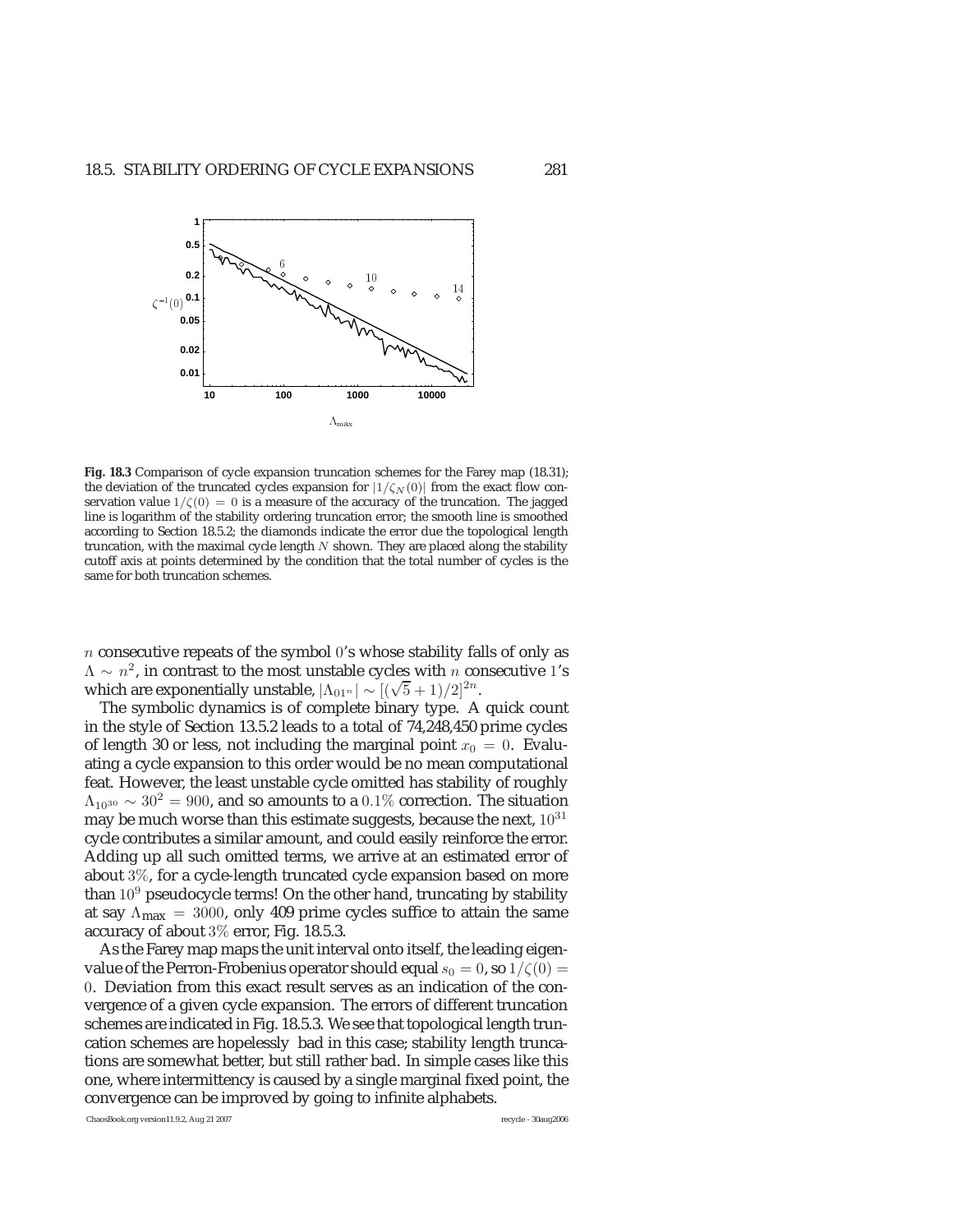### **18.6 Dirichlet series**

The most patient reader will thank me for compressing so much nonsense and falsehood into a few lines. Gibbon

A Dirichlet series is defined as

$$
f(s) = \sum_{j=1}^{\infty} a_j e^{-\lambda_j s}
$$
 (18.32)

where s,  $a_i$  are complex numbers, and  $\{\lambda_i\}$  is a monotonically increasing series of real numbers  $\lambda_1 < \lambda_2 < \cdots < \lambda_j < \cdots$ . A classical example of a Dirichlet series is the Riemann zeta function for which  $a_i = 1$ ,  $\lambda_j = \ln j$ . In the present context, formal series over individual pseudocycles such as (18.2) ordered by the increasing pseudocycle periods are often Dirichlet series. For example, for the pseudocycle weight (18.3), the Dirichlet series is obtained by ordering pseudocycles by increasing periods  $\lambda_{\pi} = T_{p_1} + T_{p_2} + \ldots + T_{p_k}$ , with the coefficients

$$
a_{\pi} = \frac{e^{\beta \cdot (A_{p_1} + A_{p_2} + \ldots + A_{p_k})}}{|\Lambda_{p_1} \Lambda_{p_2} \ldots \Lambda_{p_k}|} d_{\pi},
$$

where  $d_{\pi}$  is a degeneracy factor, in the case that  $d_{\pi}$  pseudocycles have the same weight.

If the series  $\sum |a_j|$  diverges, the Dirichlet series is absolutely convergent for  $\Re s > \sigma_a$  and conditionally convergent for  $\Re s > \sigma_c$ , where  $\sigma_a$  is the *abscissa of absolute convergence*

$$
\sigma_a = \lim_{N \to \infty} \sup \frac{1}{\lambda_N} \ln \sum_{j=1}^N |a_j| \,, \tag{18.33}
$$

and  $\sigma_c$  is the *abscissa of conditional convergence* 

$$
\sigma_c = \lim_{N \to \infty} \sup \frac{1}{\lambda_N} \ln \left| \sum_{j=1}^N a_j \right| \,. \tag{18.34}
$$

We shall encounter another example of a Dirichlet series in the semiclassical quantization Chapter **??**, where the inverse Planck constant is a complex variable  $s = i/\hbar$ ,  $\lambda_{\pi} = S_{p_1} + S_{p_2} + \ldots + S_{p_k}$  is the pseudocycle action, and  $a_\pi=1/\sqrt{|\Lambda_{p_1}\Lambda_{p_2}\dots\Lambda_{p_k}|}$  (times possible degeneracy and topological phase factors). As the action is in general not a linear function of energy (except for billiards and for scaling potentials, where a variable s can be extracted from  $S_p$ ), semiclassical cycle expansions are Dirichlet series in variable  $s = i/\hbar$  but not in E, the complex energy variable.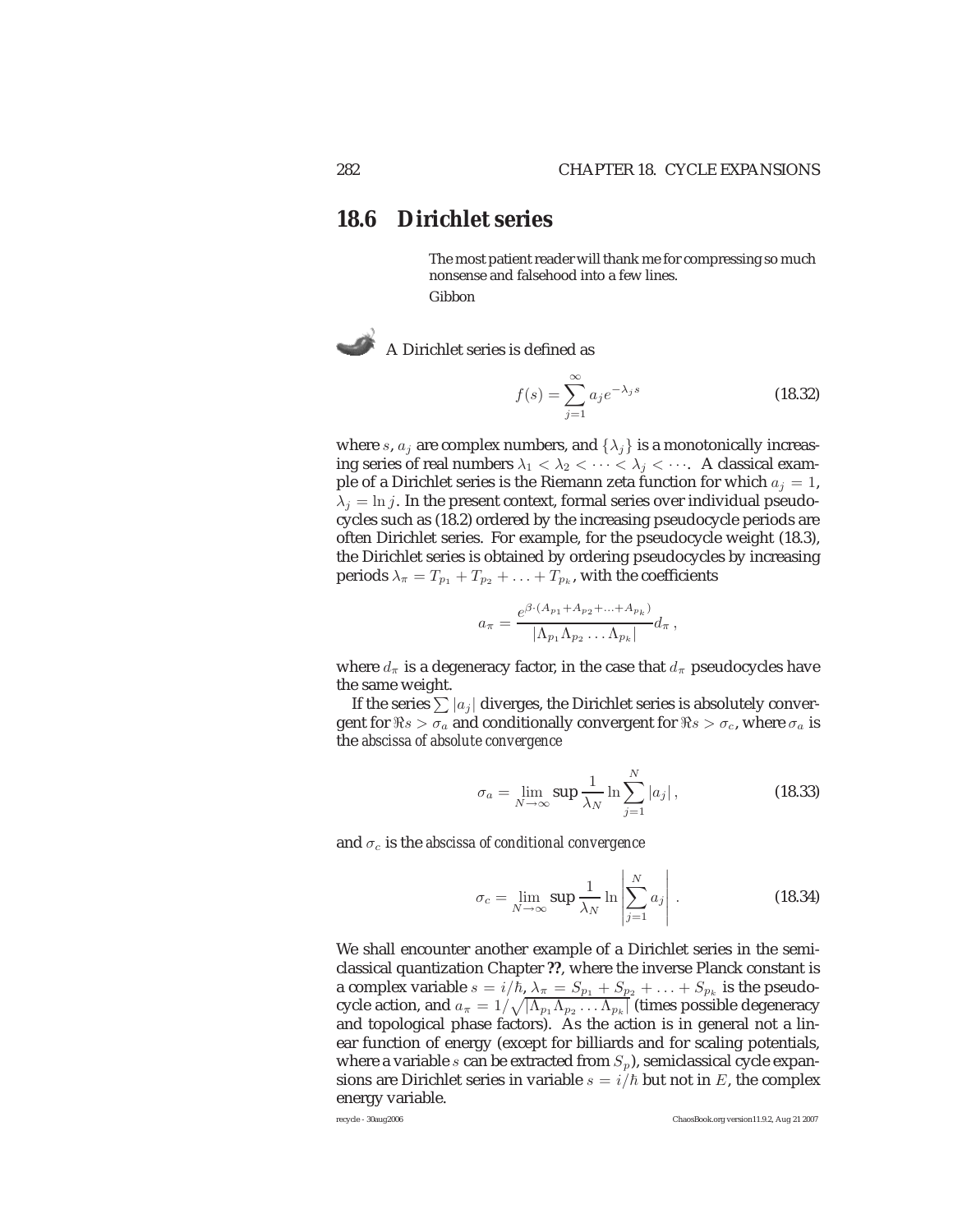### **Summary**

A *cycle expansion* is a series representation of a dynamical zeta function, trace formula or a spectral determinant, with products in (17.15), (**??**) expanded as sums over *pseudocycles*, products of the prime cycle weights  $t_p$ .

If a flow is hyperbolic and has a topology of a Smale horseshoe (a subshift of finite type), the dynamical zeta functions are holomorphic, the spectral determinants are entire, and the spectrum of the evolution operator is discrete. The situation is considerably more reassuring than what practitioners of quantum chaos fear; there is no "abscissa of absolute convergence" and no "entropy barier", the exponential proliferation of cycles is no problem, spectral determinants are entire and converge everywhere, and the topology dictates the choice of cycles to be used in cycle expansion truncations.

In that case, the basic observation is that the motion in dynamical systems of few degrees of freedom is in this case organized around a few *fundamental* cycles, with the cycle expansion of the Euler product

$$
1/\zeta = 1 - \sum_f t_f - \sum_n \hat{c}_n,
$$

regrouped into dominant *fundamental* contributions  $t_f$  and decreasing *curvature* corrections  $\hat{c}_n$ . The fundamental cycles  $t_f$  have no shorter approximants; they are the "building blocks" of the dynamics in the sense that all longer orbits can be approximately pieced together from them. A typical curvature contribution to  $\hat{c}_n$  is a *difference* of a long cycle  $\{ab\}$  minus its shadowing approximation by shorter cycles  $\{a\}$ and  $\{b\}$ :

$$
t_{ab} - t_a t_b = t_{ab} (1 - t_a t_b / t_{ab})
$$

The orbits that follow the same symbolic dynamics, such as  $\{ab\}$  and a "pseudocycle"  $\{a\}\{b\}$ , lie close to each other, have similar weights, and for longer and longer orbits the curvature corrections fall off rapidly. Indeed, for systems that satisfy the "axiom A" requirements, such as the 3-disk billiard, curvature expansions converge very well.

Once a set of the shortest cycles has been found, and the cycle periods, stabilities and integrated observable computed, the cycle averaging formulas such as the ones associated with the dynamical zeta function

$$
\langle a \rangle = \langle A \rangle_{\zeta} / \langle T \rangle_{\zeta}
$$
  

$$
\langle A \rangle_{\zeta} = -\frac{\partial}{\partial \beta} \frac{1}{\zeta} = \sum' A_{\pi} t_{\pi}, \qquad \langle T \rangle_{\zeta} = \frac{\partial}{\partial s} \frac{1}{\zeta} = \sum' T_{\pi} t_{\pi}
$$

yield the expectation value (the chaotic, ergodic average over the nonwandering set) of the observable  $a(x)$ .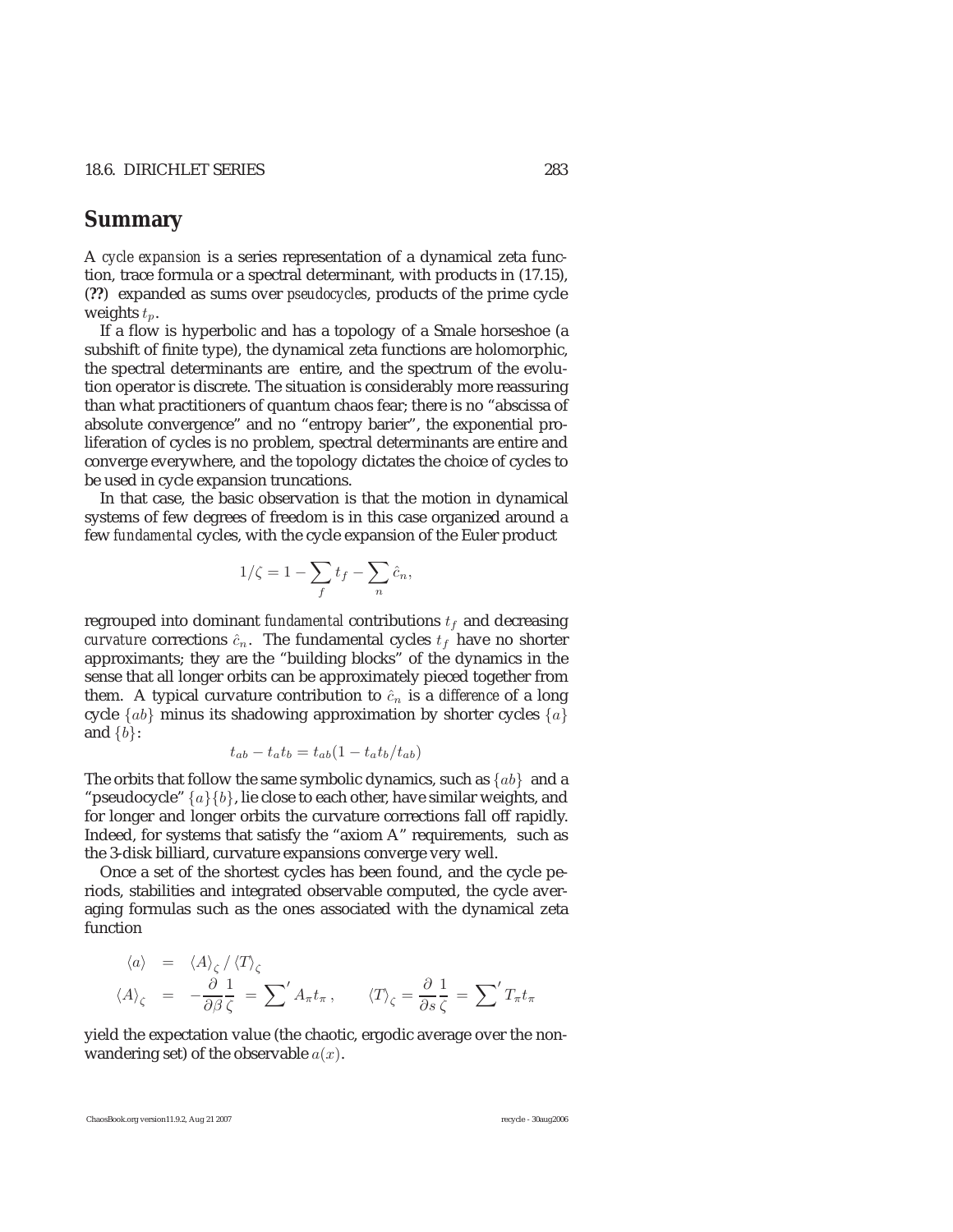### **Further reading**

Pseudocycle expansions. Bowen's introduction of shadowing  $\epsilon$ -pseudoorbits [23] was a significant contribution to Smale's theory. Expression "pseudoorbits" seems to have been introduced in the Parry and Pollicott's 1983 paper [5]. Following them M. Berry [9] had used the expression "pseudoorbits" in his 1986 paper on Riemann zeta and quantum chaos. Cycle and curvature expansions of dynamical zeta functions and spectral determinants were introduced in Refs. [10, 2]. Some literature [14] refers to the pseudoorbits as "composite orbits", and to the cycle expansions as "Dirichlet series" (see also Remark 18.6 and Section 18.6).

**Cumulant expansion.** To a statistical mechanician the curvature expansions are very reminiscent of cumulant expansions. Indeed, (18.12) is the standard Plemelj-Smithies cumulant formula (**??**) for the Fredholm determinant, discussed in more detail in Appendix **??**. The difference is that in cycle expansions each  $Q_n$  coefficient is expressed as a sum over exponentially many cycles.

**Exponential growth of the number of cycles.** Going from  $N_n \approx N^n$  periodic points of length n to  $M_n$ prime cycles reduces the number of computations from  $N_n$  to  $M_n \approx N^{n-1}/n$ . Use of discrete symmetries (Chapter **??**) reduces the number of nth level terms by another factor. While the reformulation of the theory from the trace (16.28) to the cycle expansion (18.7) thus does not eliminate the exponential growth in the number of cycles, in practice only the shortest cycles are used, and for them the computational labor saving can be significant.

**Shadowing cycle-by-cycle.** A glance at the low order curvatures in the Table 18.1 leads to the temptation of associating curvatures to individual cycles, such as  $\hat{c}_{0001} = t_{0001} - t_0 t_{001}$ . Such combinations tend to be numerically small (see for example Ref. [3], table 1). However, splitting  $\hat{c}_n$  into individual cycle curvatures is not possible in general [20]; the first example of such ambiguity in the binary cycle expansion is given by the  $t_{100101}$ ,  $t_{100110}$  0  $\leftrightarrow$  1 symmetric pair of 6-cycles; the counterterm  $t_{001}t_{011}$  in Table 18.1 is shared by the two cycles.

**Stability ordering.** The stability ordering was introduced by Dahlqvist and Russberg [12] in a study of chaotic dynamics for the  $(x^2y^2)^{1/a}$  potential. The presentation<br>here runs along the lines of Dettmann and Morriss [13] here runs along the lines of Dettmann and Morriss [13] for the Lorentz gas which is hyperbolic but the symbolic dynamics is highly pruned, and Dettmann and Cvitanović [14] for a family of intermittent maps. In the applications discussed in the above papers, the stability ordering yields a considerable improvement over the topological length ordering. In quantum chaos applications cycle expansion cancelations are affected by the phases of pseudocycles (their actions), hence *period ordering* rather than stability is frequently employed.

#### **Are cycle expansions Dirichlet series?**

Even though some literature [14] refers to cycle expansions as "Dirichlet series", they are not Dirichlet series. Cycle expansions collect contributions of individual cycles into groups that correspond to the coefficients in cumulant expansions of spectral determinants, and the convergence of cycle expansions is controlled by general properties of spectral determinants. Dirichlet series order cycles by their periods or actions, and are only conditionally convergent in regions of interest. The abscissa of absolute convergence is in this context called the "entropy barrier"; contrary to the frequently voiced anxieties, this number does not necessarily has much to do with the actual convergence of the theory.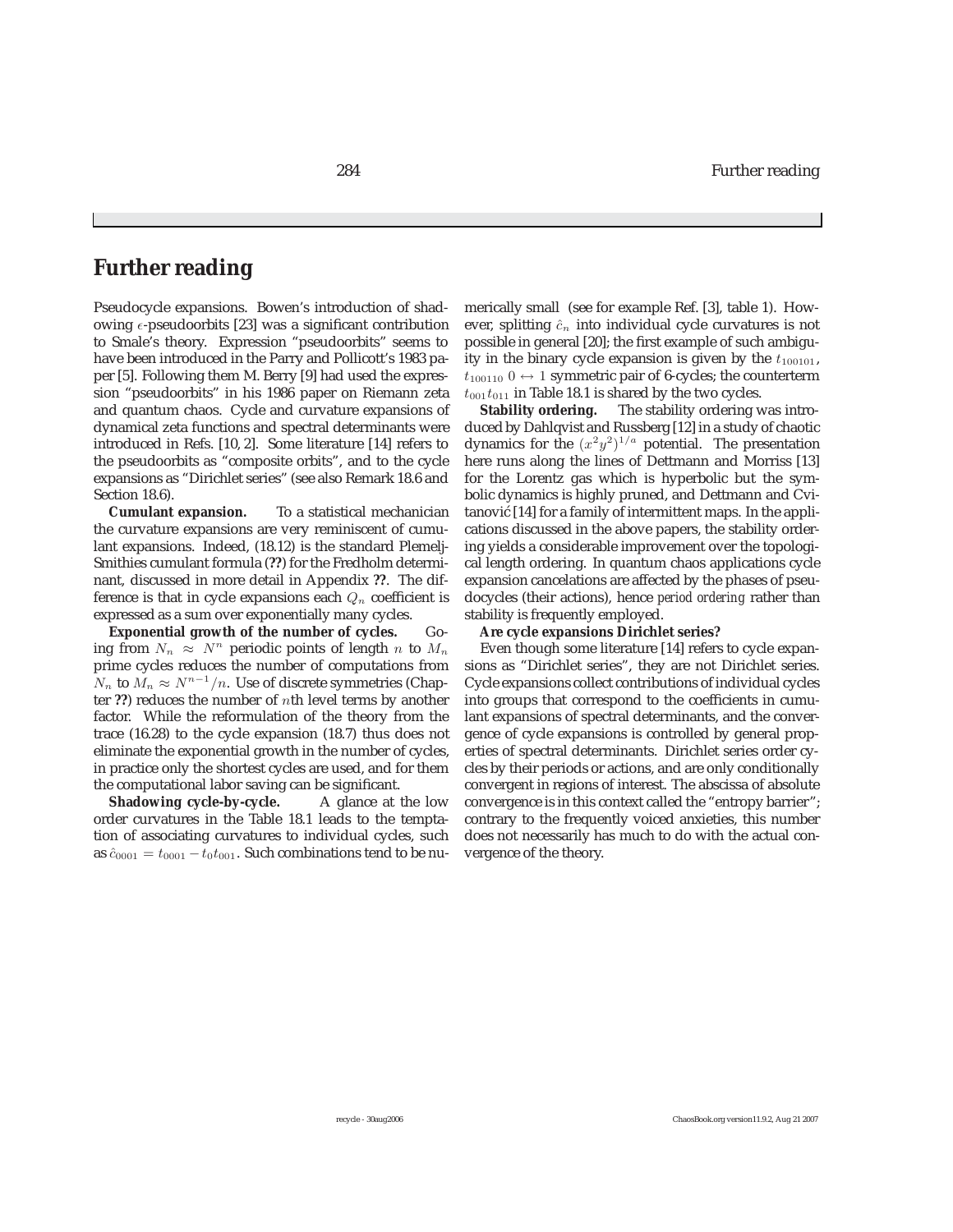### **Exercises**

- (18.1) **Cycle expansions.** Write programs that implement *binary* symbolic dynamics cycle expansions for (a) dynamical zeta functions, (b) spectral determinants. Combined with the cycles computed for a 2-branch repeller or a 3-disk system they will be useful in problem that follow.
- (18.2) **Escape rate for a 1-**d **repeller.** (Continuation of Exercise 17.1 - easy, but long) Consider again the quadratic map (17.31)

 $f(x) = Ax(1 - x)$ 

on the unit interval, for definitiveness take  $A = 6$ . Describing the itinerary of any trajectory by the binary alphabet  $\{0, 1\}$  ('0' if the iterate is in the first half of the interval and '1' if is in the second half), we have a repeller with a complete binary symbolic dynamics.

- (a) Sketch the graph of  $f$  and determine its two fixed points  $\overline{0}$  and  $\overline{1}$ , together with their stabilities.
- (b) Sketch the two branches of  $f^{-1}$ . Determine all the prime cycles up to topological length 4 using your pocket calculator and backwards iteration of  $f$  (see Section 12.2.1).
- (c) Determine the leading zero of the zeta function (17.15) using the weigths  $t_p = z^{n_p}/|\Lambda_p|$ where  $\Lambda_p$  is the stability of the p cycle.
- (d) Show that for  $A = 9/2$  the escape rate of the repeller is 0.361509 ... using the spectral determinant, with the same cycle weight. If you have taken  $A = 6$ , the escape rate is in 0.83149298 ..., as shown in Solution 18.2. Compare the coefficients of the spectral determinant and the zeta function cycle expansions. Which expansion converges faster?

(Per Rosenqvist)

(18.3) **Escape rate for the Ulam map.** (medium) We will try to compute the escape rate for the Ulam map (12.22)

$$
f(x) = 4x(1 - x)
$$

 $f(x) = 4x(1 - x)$ ,<br>using the method of cycle expansions. The answer should be zero, as nothing escapes.

(a) Compute a few of the stabilities for this map. Show that  $\Lambda_0 = 4$ ,  $\Lambda_1 = -2$ ,  $\Lambda_{01} = -4$ ,  $\Lambda_{001} = -8$  and  $\Lambda_{011} = 8$ .

ChaosBook.org version11.9.2, Aug 21 2007 exerRecyc - 15nov2007

(b) Show that

$$
\Lambda_{\epsilon_1...\epsilon_n}=\pm 2^n
$$

and determine a rule for the sign.

(c) (hard) Compute the dynamical zeta function for this system

$$
\zeta^{-1} = 1 - t_0 - t_1 - (t_{01} - t_0 t_1) - \cdots
$$

You might note that the convergence as function of the truncation cycle length is slow. Try to fix that by treating the  $\Lambda_0 = 4$  cycle separately.

- (18.4) **Pinball escape rate, semi-analytical.** Estimate the 3-disk pinball escape rate for  $R : a = 6$  by substituting analytical cycle stabilities and periods (Exercise 9.3 and Exercise 9.4) into the appropriate binary cycle expansion. Compare with the numerical estimate Exercise 15.3
- (18.5) **Pinball escape rate, from numerical cycles.** Compute the escape rate for  $R : a = 6$  3-disk pinball by substituting list of numerically computed cycle stabilities of Exercise 12.5 into the binary cycle expansion.
- (18.6) **Pinball resonances, in the complex plane.** Plot the logarithm of the absolute value of the dynamical zeta function and/or the spectral determinant cycle expansion (18.5) as contour plots in the complex s plane. Do you find zeros other than the one corresponding to the complex one? Do you see evidence for a finite radius of convergence for either cycle expansion?
- (18.7) **Counting the 3-disk pinball counterterms.** Verify that the number of terms in the 3-disk pinball curvature expansion (18.35) is given by

$$
\prod_{p} (1+t_p) = \frac{1-3z^4 - 2z^6}{1-3z^2 - 2z^3} = 1 + 3z^2 + 2z^3 + \frac{z^4(6+12z+2z^2)}{1-3z^2 - 2z^3}
$$

$$
= 1 + 3z^2 + 2z^3 + 6z^4 + 12z^5 + 20z^6 + 48z^7 + 84z^8 + 184z^7 + 12z^8 + 184z^8 + 184z^9 + 184z^8 + 184z^9 + 184z^8 + 184z^9 + 184z^9 + 184z^8 + 184z^9 + 184z^9 + 184z^9 + 184z^8 + 184z^9 + 184z^9 + 184z^9 + 184z^9 + 184z^8 + 184z^9 + 184z^9 + 184z^9 + 184z^9 + 184z^9 + 184z^8 + 184z^9 + 184z^9 + 184z^9 + 184z^8 + 184z^9 + 184z^9 + 184z^9 + 184z^8 + 184z^9 + 184z^9 + 184z^9 + 184z^8 + 184z^9 + 184z^9 + 184z^9 + 184z^9 + 184z^9 + 184z^9 + 184z^8 + 184z^9 + 184z^9 + 184z^9 + 184z^9 + 184z^8 + 184z^9 + 184z^9 + 184z^9 + 184z^9 + 184z^9 + 184z^9 + 184z^9 + 184z^9 + 184z^9 + 184z^9 + 184z^9 + 184z^9 + 184z^9 + 184z^9 + 184z^9 + 184z^9 + 184z^9 + 184z^9 + 184z^9 + 184z^9 + 184z^9 + 184z^9 + 184z^9 + 184z^9 + 184z^9 + 184z^9 + 184z^9 + 184z^9 +
$$

This means that, for example,  $c_6$  has a total of 20 terms, in agreement with the explicit 3-disk cycle expansion (18.36).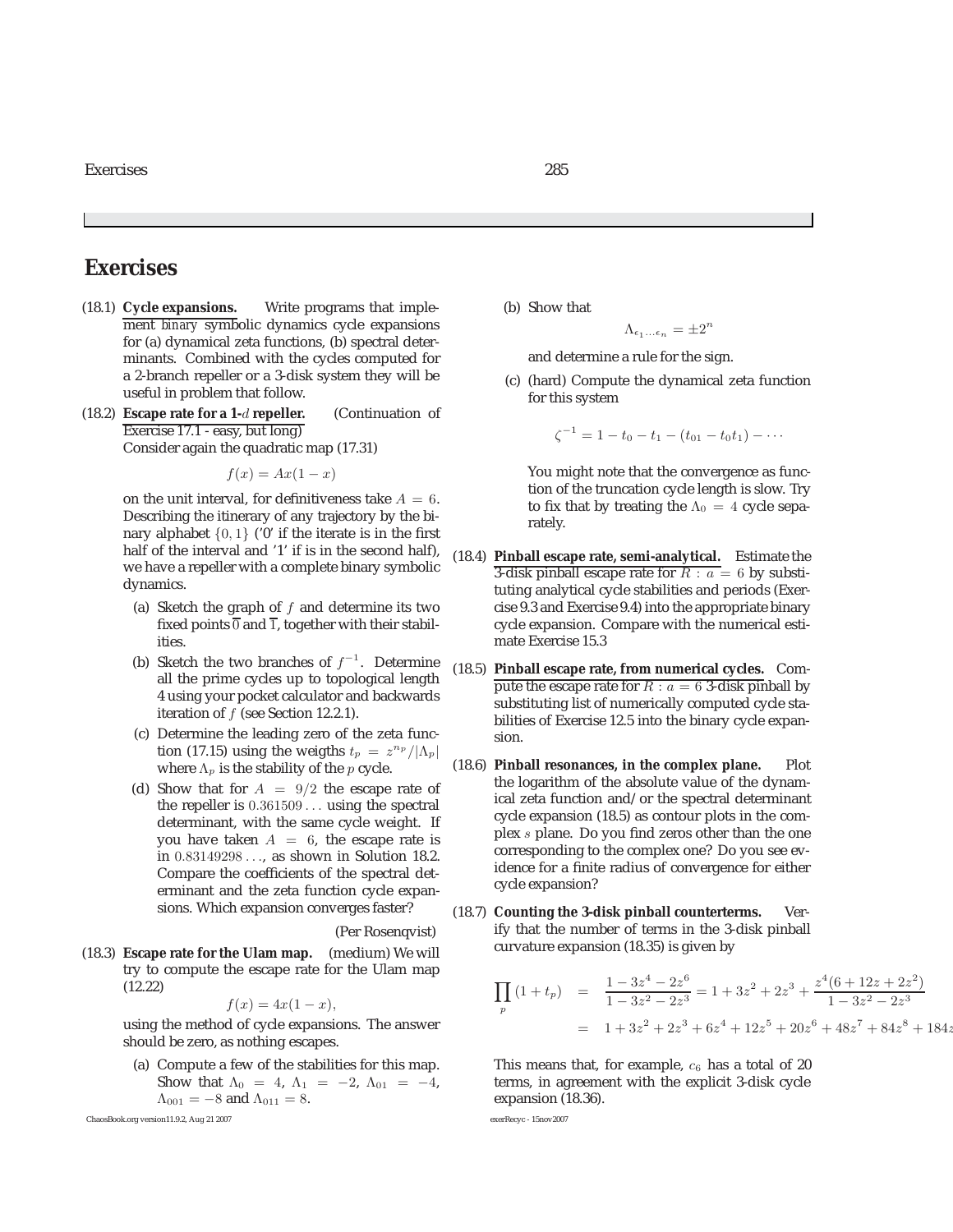(18.8) **3–disk unfactorized zeta cycle expansions.** Check that the curvature expansion (18.2) for the 3-disk pinball, assuming no symmetries between disks, is given by

$$
1/\zeta = (1 - z^2 t_{12})(1 - z^2 t_{13})(1 - z^2 t_{23})
$$
ble 13  
\n
$$
(1 - z^3 t_{123})(1 - z^3 t_{132})(1 - z^4 t_{1213})
$$
 (18.10) Tail re  
\n
$$
= (1 - z^4 t_{1232})(1 - z^4 t_{1323})(1 - z^5 t_{12123}) \cdots
$$
tail re:  
\n
$$
= 1 - z^2 t_{12} - z^2 t_{23} - z^2 t_{31} - z^3 (t_{123} + t_{132})
$$
 (12.22)  
\n
$$
-z^4 [(t_{1213} - t_{12} t_{13}) + (t_{1232} - t_{12} t_{23}) + (t_{1323} - t_{44} t_{46} t_{47}) - z^5 [(t_{12123} - t_{12} t_{123}) + \cdots] - \cdots
$$
 (19.367)

The symmetrically arranged 3-disk pinball cycle expansion of the Euler product (18.2) (see Table 13.4 and Fig. 9.3) is given by:

$$
1/\zeta = (1 - z^2 t_{12})^3 (1 - z^3 t_{123})^2 (1 - z^4 t_{1213})^3
$$
 were  $t^n$ , (17.21) would yield  $1/\zeta = 1 - (1 - z^5 t_{12123})^6 (1 - z^6 t_{121213})^6 (1 - z^6 t_{121323})^3 \cdots$  from cycle, the  $x_0$  fixed point, the  
\n
$$
= 1 - 3z^2 t_{12} - 2z^3 t_{123} - 3z^4 (t_{1213} - t_{12}^2) - 6z^5 (t_{12} t_{12} R_2 + t_{12}^2) - 6z^5 (t_{12} R_2 + t_{12}^2) - 6z^5 (t_{12} R_2 + t_{12}^2) - 6z^5 (t_{12} R_2 + t_{12}^2) - 6z^5 (t_{12} R_2 + t_{12}^2) - 6z^5 (t_{12} R_2 + t_{12}^2) - 6z^5 (t_{12} R_2 + t_{12}^2) - 6z^5 (t_{12} R_2 + t_{12}^2) - 6z^5 (t_{12} R_2 + t_{12}^2) - 6z^7 (t_{121213} + t_{121233} + t_{1213123} + t_{121233} - t_{123}^2)
$$

**Unsymmetrized cycle expansions.** The above 3-disk cycle expansions might be useful for crosschecking purposes, but, as we shall see in Chapter **??**, they are not recommended for actual computations, as the factorized zeta functions yield much better convergence.

(18.9) **4–disk unfactorized dynamical zeta function cycle expansions** For the symmetriclly arranged 4-disk pinball the symmetry group is  $C_{4v}$ , of order 8. The degenerate cycles can have multiplicities 2, 4 or 8 (see Table 13.2):

$$
1/\zeta = (1 - z^2 t_{12})^4 (1 - z^2 t_{13})^2 (1 - z^3 t_{123})^8 (1 - z^4 t_{1213})
$$
  

$$
(1 - z^4 t_{1234})^2 (1 - z^4 t_{1243})^4 (1 - z^5 t_{12123})^8 (1 - z^5 t_{12143})^8 (1 - z^5 t_{12413})^8 \cdots
$$

and the cycle expansion is given by

$$
1/\zeta = 1 - z^{2}(4t_{12} + 2t_{13}) - 8z^{3}t_{123}
$$
\nof Exercise 12.7) Try to con  
\n
$$
-z^{4}(8t_{1213} + 4t_{1214} + 2t_{1234} + 4t_{1243} - 6t_{12}^{2} - t_{121}^{2} + t_{121}^{2} + t_{121}^{2} - t_{121}^{2} + t_{121}^{2} - t_{121}^{2} + t_{121}^{2} - t_{121}^{2} + t_{121}^{2} - t_{121}^{2} + t_{121}^{2} - t_{121}^{2} - t_{121}^{2} - t_{121}^{2} - t_{121}^{2} - t_{121}^{2} - t_{121}^{2} - t_{121}^{2} - t_{121}^{2} - t_{121}^{2} - t_{121}^{2} - t_{121}^{2} - t_{121}^{2} - t_{121}^{2} - t_{121}^{2} - t_{121}^{2} - t_{121}^{2} - t_{121}^{2} - t_{121}^{2} - t_{121}^{2} - t_{121}^{2} - t_{121}^{2} - t_{121}^{2} - t_{121}^{2} - t_{121}^{2} - t_{121}^{2} - t_{121}^{2} - t_{121}^{2} - t_{121}^{2} - t_{121}^{2} - t_{121}^{2} - t_{121}^{2} - t_{121}^{2} - t_{121}^{2} - t_{121}^{2} - t_{121}^{2} - t_{121}^{2} - t_{121}^{2} - t_{121}^{2} - t_{121}^{2} - t_{121}^{2} - t_{121}^{2} - t_{121}^{2} - t_{121}^{2} - t_{121}^{2} - t_{121}^{2} - t_{121}^{2} - t_{121}^{2} - t_{121}^{2} - t_{121}^{2} - t_{121}^{2} - t_{121}^{2} - t_{121}^{2} - t_{121}^{2} - t_{1
$$

where in the coefficient to  $z^6$  the abbreviations  $S_8$ and  $S_4$  stand for the sums over the weights of the 12 orbits with multiplicity 8 and the 5 orbits of multiplicity 4, respectively; the orbits are listed in Table 13.4.

 $[(t_{1213} - t_{12}t_{13}) + (t_{1232} - t_{12}t_{23}) + (t_{1323} - t_{13}t_{23})$ <br>  $[$  (the eigenvalue of any other n-cycle is  $\pm 2^n$ . (18.10) **Tail resummations.** A simple illustration of such tail resummation is the  $\zeta$  function for the Ulam map (12.22) for which the cycle structure is exceptionally simple: the eigenvalue of the  $x_0 = 0$  fixed point is Typical cycle weights used in thermodynamic averaging are  $t_0 = 4^{\tau}z$ ,  $t_1 = t = 2^{\tau}z$ ,  $t_p = t^{n_p}$  for  $n \neq 0$ . The simplicity of the cycle eigenvalues and  $p \neq 0$ . The simplicity of the cycle eigenvalues enables us to evaluate the  $\zeta$  function by a simple trick: we note that if the value of any  $n$ -cycle eigenvalue were t  $-2t$ . There at has a different weight weight weight weight were the use the use the *u*t of the *u* a rational  $\zeta$ 

$$
t_{12123} - t_{123}t_{1213}
$$
  
 
$$
1/\zeta(z) = \frac{(1-2t)(1-t_0)}{(1-t)}
$$
 (18.39)

 $\frac{1}{12}$  &  $\frac{1}{12}$   $\frac{1}{8}$   $\frac{1}{8}$   $\frac{1}{8}$   $\frac{1}{8}$   $\frac{1}{8}$   $\frac{1}{8}$   $\frac{1}{8}$   $\frac{1}{8}$   $\frac{1}{8}$   $\frac{1}{18}$   $\frac{1}{18}$   $\frac{1}{18}$   $\frac{1}{18}$   $\frac{1}{18}$   $\frac{1}{18}$   $\frac{1}{18}$   $\frac{1}{18}$   $\frac{1}{18}$   $\frac{1}{18$  $z = 1/t$  without the above trick. As the  $\overline{0}$  fixed point is isolated in its stability, we would have kept the factor  $(1 - t_0)$  in (18.7) unexpanded, and noted that all curvature combinations in (18.7) which include the  $t_0$  factor are unbalanced, so that the cycle expansion is an infinite series:

$$
\prod_{p} (1-t_p) = (1-t_0)(1-t-t^2-t^3-t^4-\ldots)
$$
\n(18.40)

ter ??). The geometric series in the brackets sums (1 :..). The geometric series in the brackets sums<br>up to (18.39). Had we expanded the  $(1-t_0)$  factor,  $t_{\text{12}}$  $t_{\text{23}}$  $t_{\text{24}}$  $t_{\text{34}}$  $t_{\text{45}}$  $t_{\text{45}}$  $t_{\text{46}}$   $t_{\text{45}}$   $t_{\text{46}}$   $t_{\text{47}}$   $t_{\text{48}}$   $t_{\text{48}}$   $t_{\text{48}}$   $t_{\text{48}}$   $t_{\text{48}}$   $t_{\text{48}}$   $t_{\text{48}}$   $t_{\text{48}}$   $t_{\text{48}}$   $t_{\text{48}}$   $t_{\text{4$ <sup>8</sup>  $\ldots$  sive curvatures is exactly  $c_{n+1}/c_n = t$ ; summing we would recover the rational *c* function (18.39) (we shall return to such infinite series in Chapwe would recover the rational  $\zeta$  function (18.39).

 $\frac{2}{12} - t_{\text{1}}^2$  the Rössler system (2.15) using the method of cycle<br>the Rössler system (2.15) using the method of cycle  $(t_{12123} + t_{12124} + t_{12134} + t_{12143} + t_{12313} + t_{12313} + t_{12313} + t_{12313} + t_{12313} + t_{12313} + t_{12313} + t_{12313} + t_{12313} + t_{12313} + t_{12313} + t_{12313} + t_{12313} + t_{12313} + t_{12313} + t_{12313} + t_{12313} + t_{12313} + t_{12313} + t_{12313} + t_{12$  $\frac{1}{13} - 8 t_{12} t_{1213} \frac{1}{12} \frac{1}{4} t_{12} t_{1214}$  you should ancidy have computed<br>the cycles and have an approximate grammar, but (18.11) **Escape rate for the Rössler system.** (continuation of Exercise 12.7) Try to compute the escape rate for  $t_1$ expansions $t_1$ The answer should be zero, as nothing failing<sup>1</sup> that you can cheat a bit and peak into Table **??**.